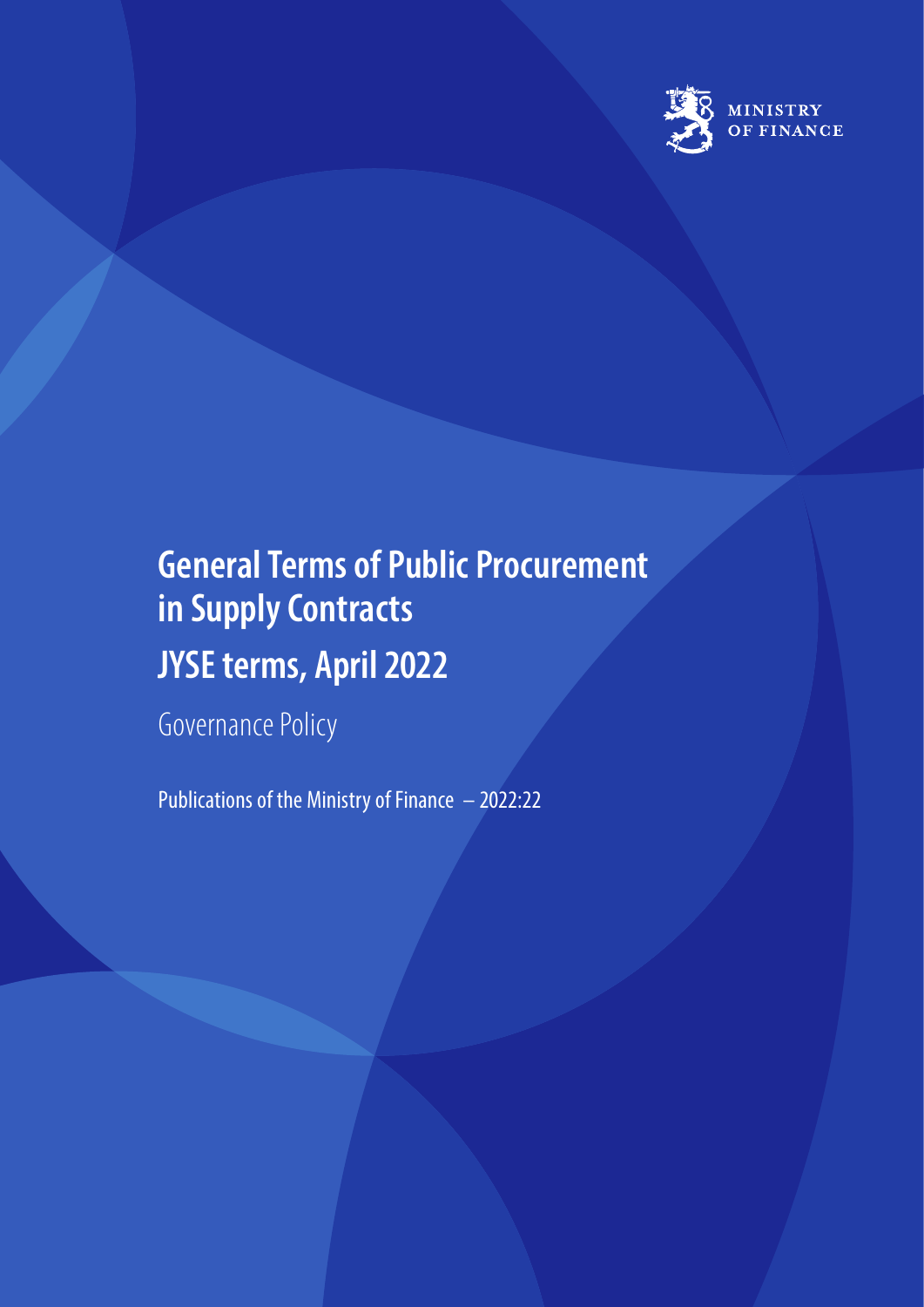Publications of the Ministry of Finance 2022:22

# General Terms of Public Procurement in Supply Contracts

# JYSE terms, April 2022

Ministry of Finance Helsinki 2022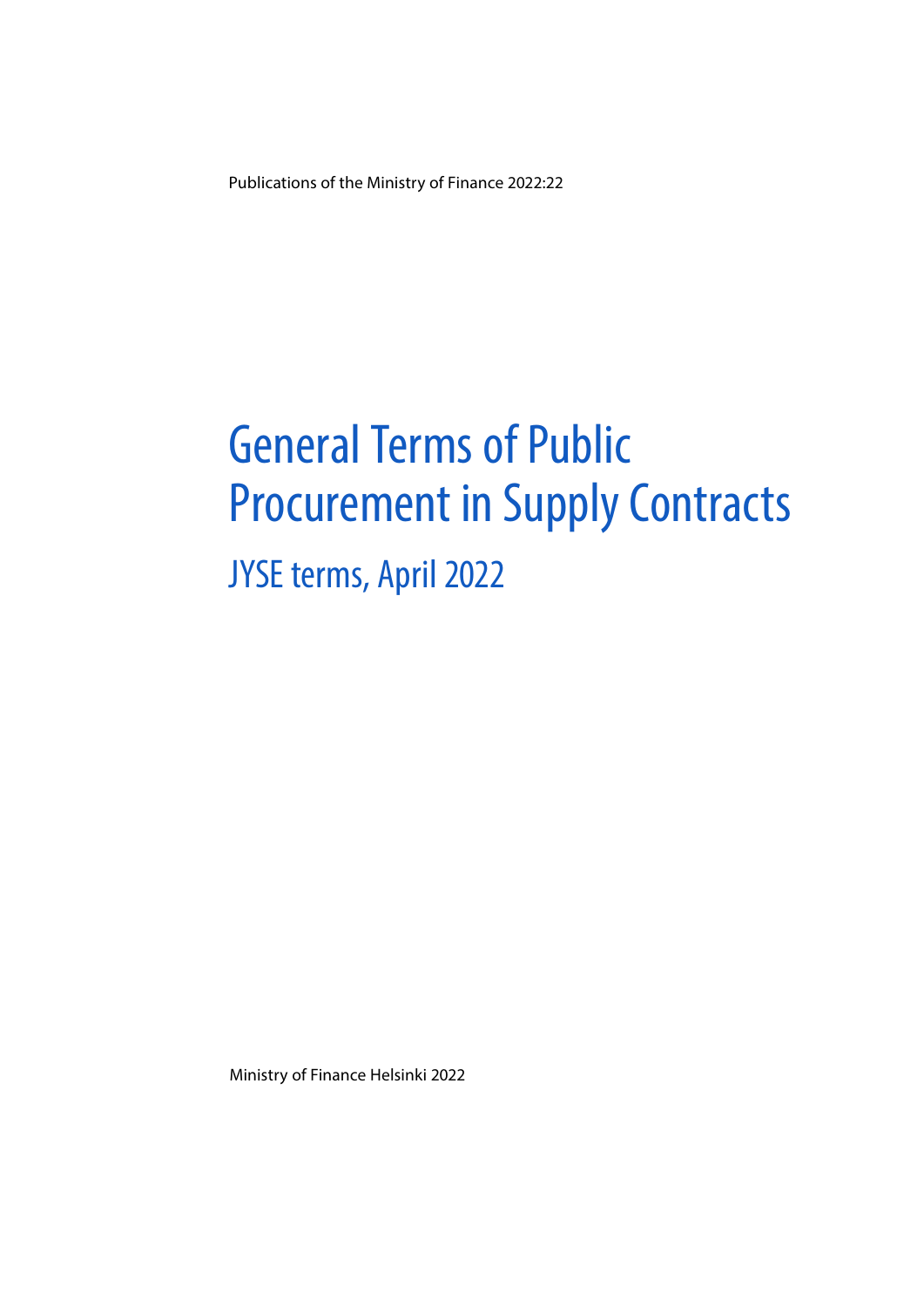#### **Publication distribution**

**[Institutional Repository](https://julkaisut.valtioneuvosto.fi/) for the Government of Finland Valto**

julkaisut.valtioneuvosto.fi

**Publication sale**

**[Online bookstore](https://vnjulkaisumyynti.fi/)  of the Finnish Government**

vnjulkaisumyynti.fi

Ministry of Finance CC BY-NC-ND 4.0

ISBN pdf: 978-952-367-087-7 ISSN pdf: 1797-9714

Layout: Government Administration Department, Publications

Helsinki 2022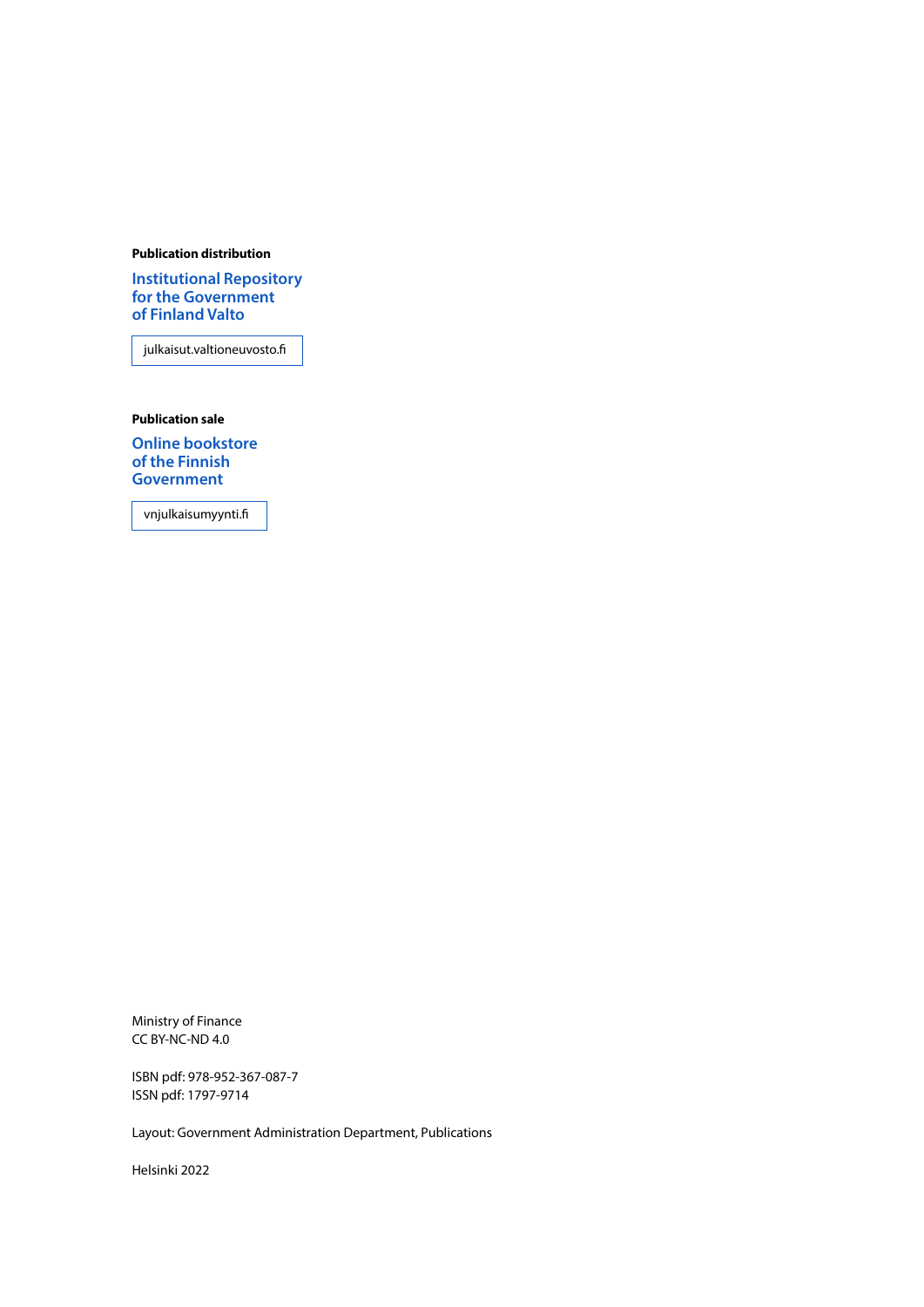### **General Terms of Public Procurement in Supply Contracts JYSE terms, April 2022**

| <b>Publications of the Ministry of Finance 2022:22</b> |                     | <b>Subject</b> | Governance Policy |
|--------------------------------------------------------|---------------------|----------------|-------------------|
| Publisher                                              | Ministry of Finance |                |                   |
| <b>Group author</b>                                    | Ministry of Finance |                |                   |
| Language                                               | English             | <b>Pages</b>   | 27                |

#### **Abstract**

The General Terms of Public Procurement (JYSE) are contract terms maintained by the Ministry of Finance. The terms take into account the contractual requirements laid down in the Act on Public Procurement and Concession Contracts to the extent possible in general terms. The general terms are intended to be used as standard contract terms in procurement contracts between contracting entities and suppliers and service providers. The general terms can be used to supplement the terms of the procurement contact itself.

Separate terms have been drafted for supplies and services:

- JYSE 2014 SUPPLIES (note updated version of April 2022) - JYSE 2014 SERVICES (note updated version of April 2022

The general terms of public procurement are used extensively, which has contributed to suppliers and service providers being aware of the terms and conditions that are applied in public procurement.

**Keywords** governance policy, procurement, procurement procedure, contract terms, public procurement

| <b>ISBN PDF</b>    | 978-952-367-087-7                         | <b>ISSN PDF</b> | 1797-9714 |
|--------------------|-------------------------------------------|-----------------|-----------|
| <b>URN</b> address | https://urn.fi/URN:ISBN:978-952-367-087-7 |                 |           |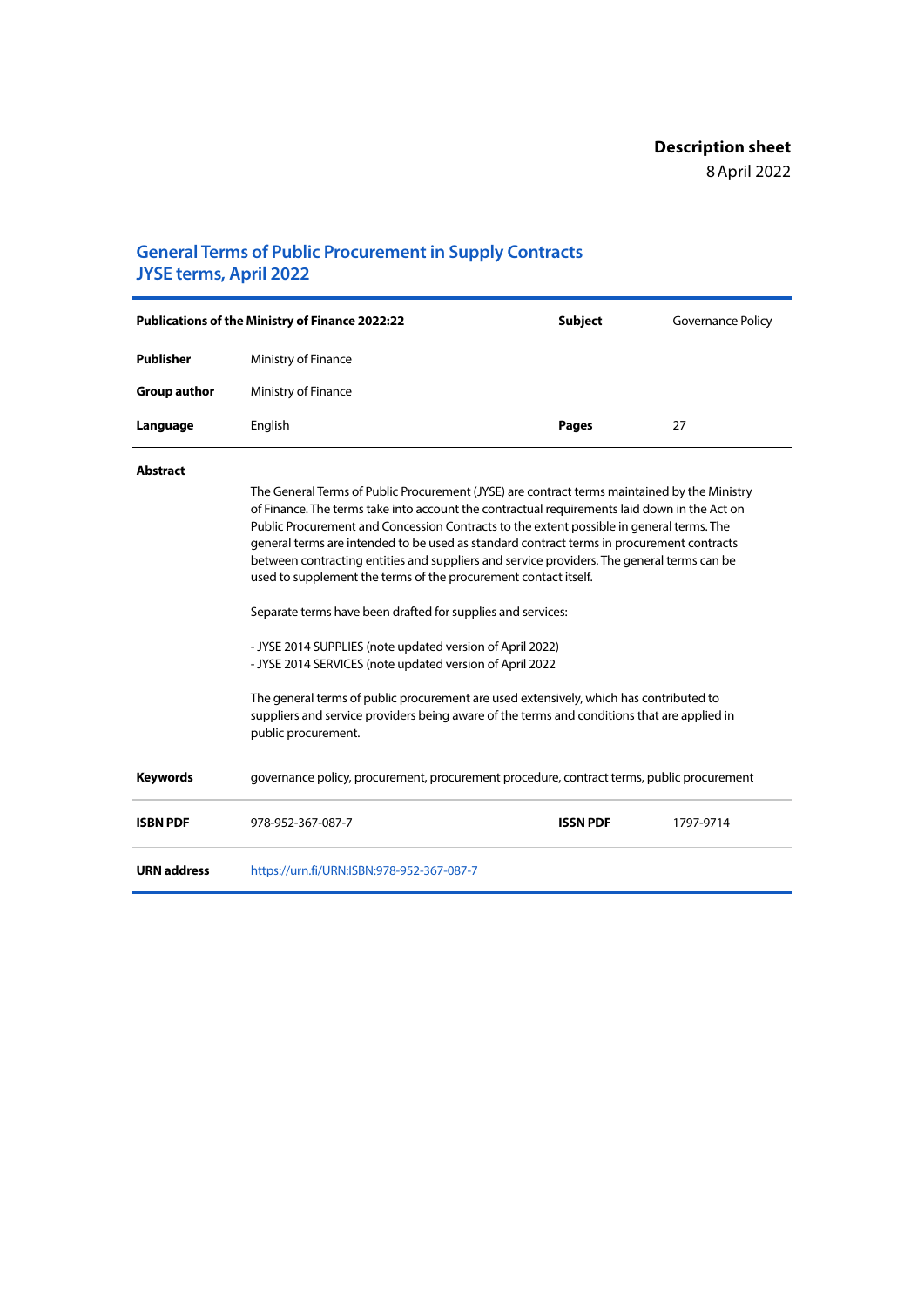### **Julkisten hankintojen yleiset sopimusehdot tavarahankinnoissa JYSE-ehdot, huhtikuu 2022**

| Valtiovarainministeriön julkaisuja 2022:22 |                                                                                                                                                                                                                                                                                                                                                                                                                                                                                                                                                                                                                                                                                                                                                                                                                                                                                                                                                                                                       | <b>Teema</b> | Hallintopolitiikka |
|--------------------------------------------|-------------------------------------------------------------------------------------------------------------------------------------------------------------------------------------------------------------------------------------------------------------------------------------------------------------------------------------------------------------------------------------------------------------------------------------------------------------------------------------------------------------------------------------------------------------------------------------------------------------------------------------------------------------------------------------------------------------------------------------------------------------------------------------------------------------------------------------------------------------------------------------------------------------------------------------------------------------------------------------------------------|--------------|--------------------|
| Julkaisija                                 | Valtiovarainministeriö                                                                                                                                                                                                                                                                                                                                                                                                                                                                                                                                                                                                                                                                                                                                                                                                                                                                                                                                                                                |              |                    |
| Yhteisötekijä                              | Valtiovarainministeriö                                                                                                                                                                                                                                                                                                                                                                                                                                                                                                                                                                                                                                                                                                                                                                                                                                                                                                                                                                                |              |                    |
| <b>Kieli</b>                               | englanti                                                                                                                                                                                                                                                                                                                                                                                                                                                                                                                                                                                                                                                                                                                                                                                                                                                                                                                                                                                              | Sivumäärä    | 27                 |
| <b>Tiivistelmä</b>                         | Julkisten hankintojen yleiset sopimusehdot (JYSE) ovat valtiovarainministeriön ylläpitä-<br>miä sopimusehtoja. Ehdoissa on huomioitu hankintalain sopimuksille asettamat vaati-<br>mukset siinä määrin kuin se yleisissä ehdoissa on mahdollista. Yleiset sopimusehdot on<br>tarkoitettu käytettäväksi hankintayksiköiden ja toimittajien välisissä hankintasopimuksissa<br>vakiosopimusehtoina. Yleisillä sopimusehdoilla voidaan täydentää varsinaisen hankinta-<br>sopimuksen ehtoja.<br>Sopimusehdot on laadittu erikseen tavaroille ja palveluille:<br>- JYSE 2014 TAVARAT (huom. huhtikuun 2022 päivitysversio)<br>- JYSE 2014 PALVELUT (huom. huhtikuun 2022 päivitysversio)<br>Julkisten hankintojen yleiset sopimusehdot ovat laajasti käytössä. Sopimusehtojen laajan<br>käytön on katsottu osaltaan johtaneen siihen, että julkisissa hankinnoissa palvelujen<br>ja tavaroiden tarjoajilla on yleisesti tiedossa ne ehdot, joita julkisten hankintojen osalta<br>sopimuksissa noudatetaan. |              |                    |
| Asiasanat                                  | hallintopolitiikka, hankinta, hankintamenettely, sopimusehdot, julkiset hankinnat                                                                                                                                                                                                                                                                                                                                                                                                                                                                                                                                                                                                                                                                                                                                                                                                                                                                                                                     |              |                    |

**ISBN PDF** 978-952-367-087-7 **ISSN PDF** 1797-9714

**Julkaisun osoite** <https://urn.fi/URN:ISBN:978-952-367-087-7>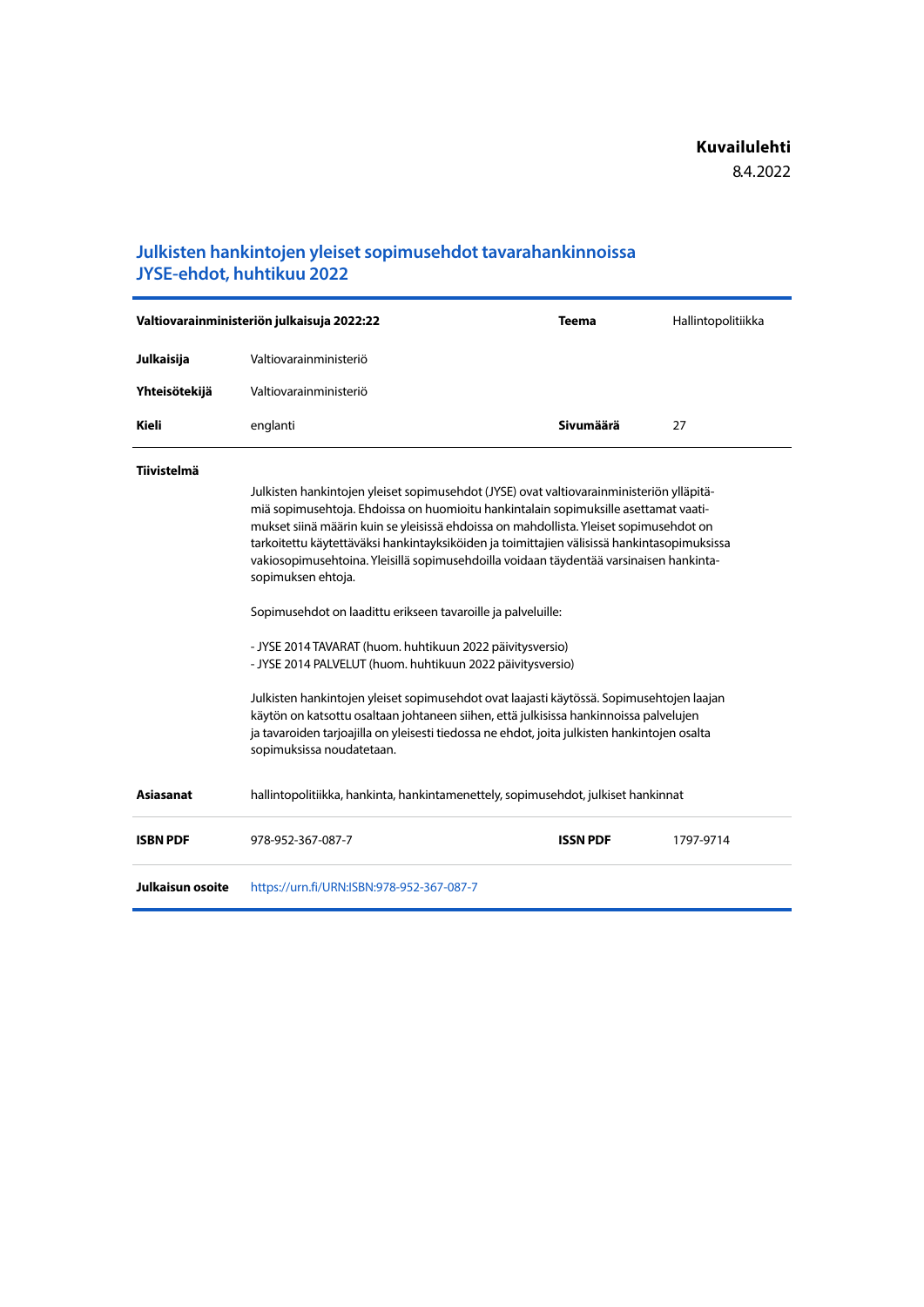### **Allmänna avtalsvillkor för offentlig upphandling av varor JYSE-villkor, april 2022**

| Finansministeriets publikationer 2022:22 |                                                                                                                                                                                                                                                                                                                                                                                                                                                                                     | <b>Tema</b>     | Förvaltningspolitiken |
|------------------------------------------|-------------------------------------------------------------------------------------------------------------------------------------------------------------------------------------------------------------------------------------------------------------------------------------------------------------------------------------------------------------------------------------------------------------------------------------------------------------------------------------|-----------------|-----------------------|
| <b>Utgivare</b>                          | Finansministeriet                                                                                                                                                                                                                                                                                                                                                                                                                                                                   |                 |                       |
| Utarbetad av                             | Finansministeriet                                                                                                                                                                                                                                                                                                                                                                                                                                                                   |                 |                       |
| Språk                                    | engelska                                                                                                                                                                                                                                                                                                                                                                                                                                                                            | <b>Sidantal</b> | 27                    |
| Referat                                  |                                                                                                                                                                                                                                                                                                                                                                                                                                                                                     |                 |                       |
|                                          | Finansministeriet svarar för de allmänna avtalsvillkoren för offentlig upphandling (JYSE).<br>I villkoren beaktas de krav som upphandlingslagen ställer på kontrakt i den mån det är<br>möjligt i fråga om allmänna villkor. De allmänna avtalsvillkoren är avsedda att användas som<br>standardavtalsvillkor i upphandlingskontrakt mellan upphandlande enheter och leverantörer.<br>De allmänna avtalsvillkoren kan komplettera villkoren i det egentliga upphandlingskontraktet. |                 |                       |
|                                          | Det finns separata avtalsvillkor för varor och tjänster:                                                                                                                                                                                                                                                                                                                                                                                                                            |                 |                       |
|                                          | - JYSE 2014 VAROR (obs. den uppdaterade versionen från april 2022)<br>- JYSE 2014 TJÄNSTER (obs. den uppdaterade versionen från april 2022)                                                                                                                                                                                                                                                                                                                                         |                 |                       |
|                                          | De allmänna avtalsvillkoren för offentlig upphandling används i stor utsträckning. Detta anses<br>ha bidragit till att de som tillhandahåller tjänster och varor allmänt känner till de villkor som<br>jakttas i avtalen vid offentlig upphandling.                                                                                                                                                                                                                                 |                 |                       |
| <b>Nyckelord</b>                         | förvaltningspolitiken, upphandling, upphandlingsförfarande, avtalsvillkor, offentlig upphandling                                                                                                                                                                                                                                                                                                                                                                                    |                 |                       |
| <b>ISBN PDF</b>                          | 978-952-367-087-7                                                                                                                                                                                                                                                                                                                                                                                                                                                                   | <b>ISSN PDF</b> | 1797-9714             |
| <b>URN-adress</b>                        | https://urn.fi/URN:ISBN:978-952-367-087-7                                                                                                                                                                                                                                                                                                                                                                                                                                           |                 |                       |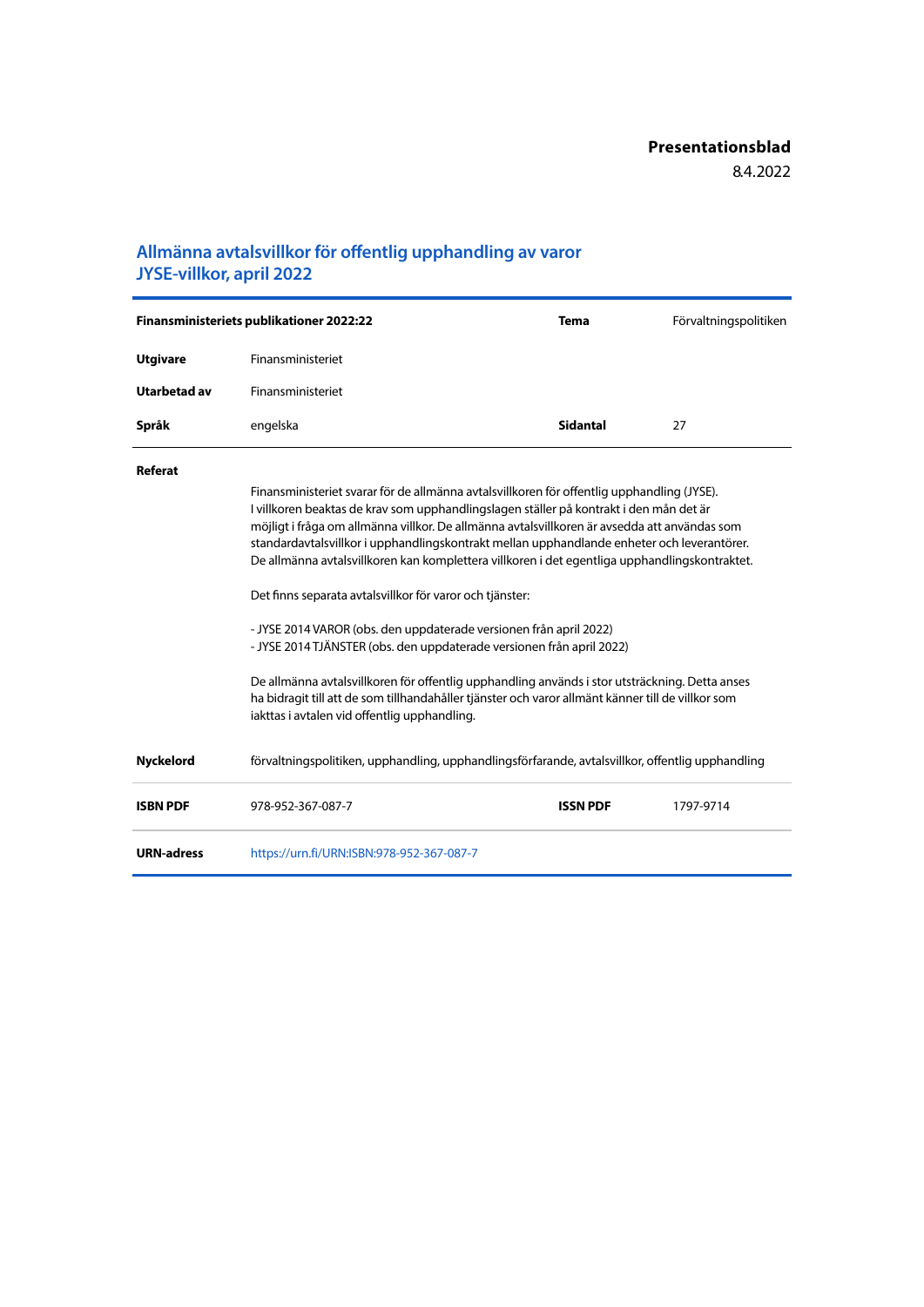## **Contents**

|                |    |                                                                              | $\overline{7}$ |
|----------------|----|------------------------------------------------------------------------------|----------------|
| 1              |    |                                                                              | 9              |
| $\overline{2}$ |    | General Terms of Public Procurement in Supply Contracts (JYSE 2014 SUPPLIES) | 12             |
|                | 1  |                                                                              | 12             |
|                | 2  |                                                                              | 13             |
|                | 3  |                                                                              | 13             |
|                | 4  |                                                                              | 14             |
|                | 5  |                                                                              | 15             |
|                | 6  |                                                                              | 17             |
|                | 7  |                                                                              | 17             |
|                | 8  |                                                                              | 18             |
|                | 9  | Inspections prior to handover, supervision and acceptance inspections        | 18             |
|                | 10 |                                                                              | 19             |
|                | 11 |                                                                              | 20             |
|                | 12 |                                                                              | 21             |
|                | 13 |                                                                              | 22             |
|                | 14 |                                                                              | 23             |
|                | 15 | Termination of the procurement contract under special circumstances          | 24             |
|                | 16 |                                                                              | 25             |
|                | 17 |                                                                              | 25             |
|                | 18 |                                                                              | 26             |
|                | 19 |                                                                              | 26             |
|                | 20 |                                                                              | 27             |
|                | 21 |                                                                              | 27             |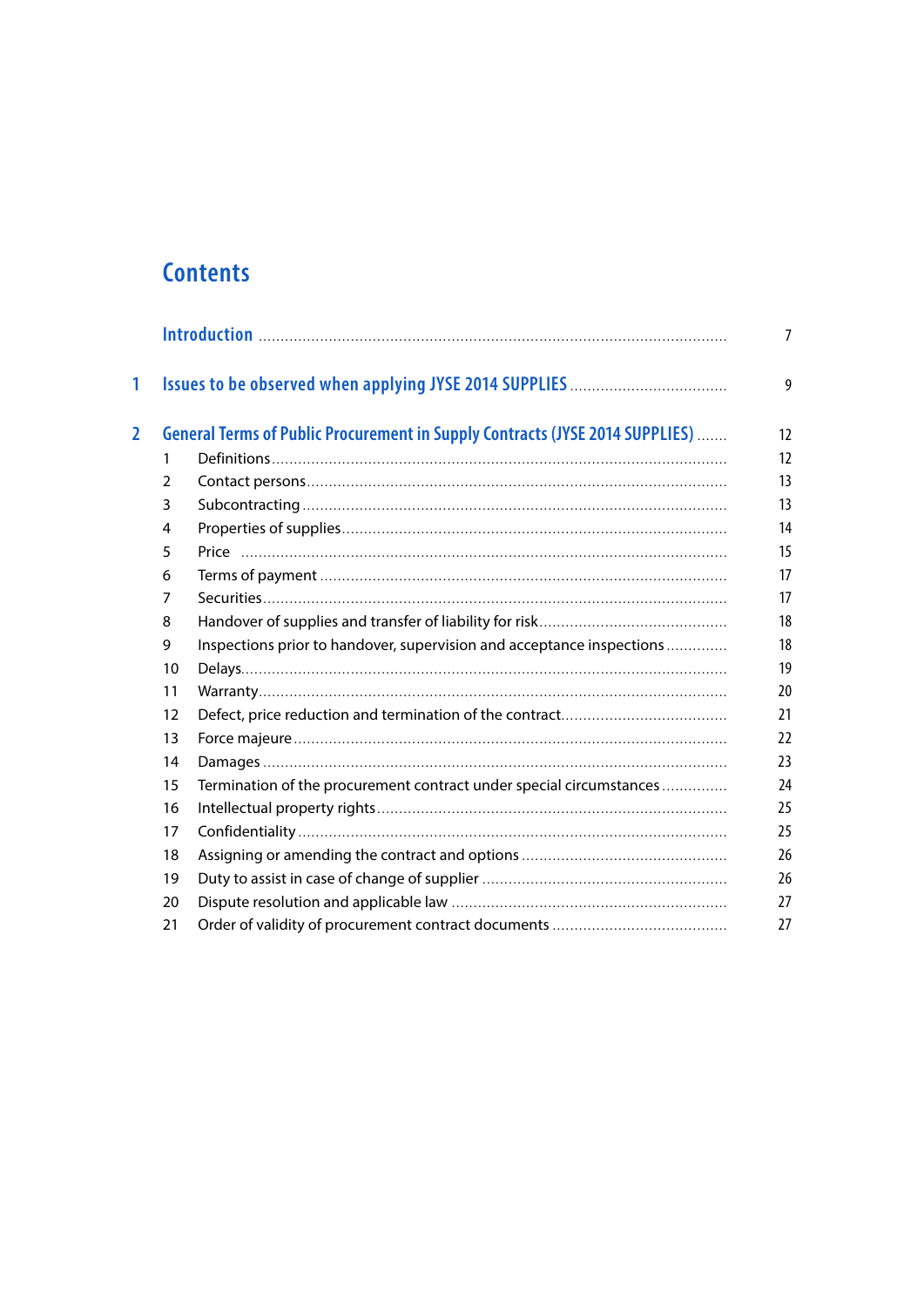#### <span id="page-7-0"></span>**INTRODUCTION**

On 22 December 1993, the Ministry of Trade and Industry approved the General Terms of Public Procurement (JYSE 1994) by virtue of the Government Decree on Public Procurement (1416/93). As the name suggests, the terms have been used not only in central government but also in local government and other public procurement units. Government Decree on Public Procurement (1416/93), which had formed the basis for the approval of the terms, was repealed when the new Act on Public Procurement (348/2007) entered into force on 1 June 2007.

As part of the general guidance on procurement activity and development thereof, the Ministry of Finance established on 18 November 2008 a working group on the General Terms of Public Procurement which was tasked to update and renew the General Terms of Public Procurement introduced in 1994. The working group arrived at a solution by which separate terms of contract were prepared for services and supplies: JYSE 2009 SUPPLIES and JYSE 2009 SERVICES.

Once JYSE 2009 had been in force for a few years, the Ministry of Finance established a working group to examine the need to update and amend the terms. The working group finished its work on 30 June 2014, and JYSE 2014 was published thereafter.

After that time, the JYSE 2014 terms have also been updated in August 2016, at which time modifications required by procurement directives prior to the entry into force of new national procurement legislation were taken into account. After the entry into force of the new national procurement legislation (Acts 1397/2016 and 1398/2016) at the beginning of 2017, JYSE 2014 was updated in April 2017 to take into account the procurement legislation reform.

The terms were updated in April 2022 so that the effects of sanctions imposed by the Finnish authorities, the European Union or the UN were included as grounds for termination of a procurement contract under special circumstances.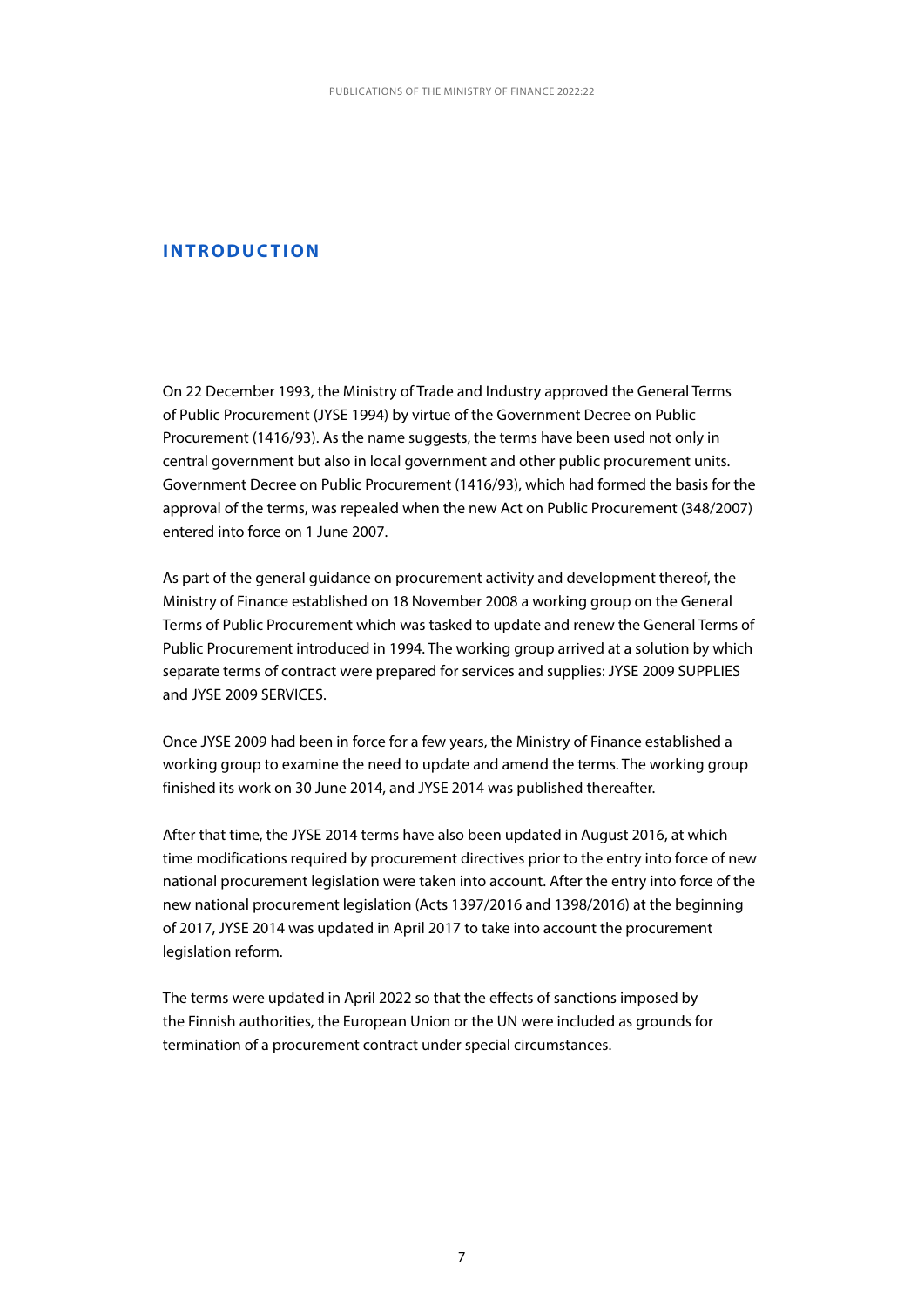These terms may be freely used and modified on a case-by-case basis also in the future. Below is a summary of the latest modifications.

### **JYSE 2014 SUPPLIES – version history**

| <b>Version</b>                                  | <b>Key changes</b>                                                                                      |
|-------------------------------------------------|---------------------------------------------------------------------------------------------------------|
| <b>Augusti 2016 /</b><br><b>Updated version</b> | 1.13 A definition of mandatory exclusion clauses was added for the duration<br>of the transition period |
|                                                 | 3.6 Obligation to replace a subcontractor, references                                                   |
|                                                 | 5.7 and 5.8 Terms on revising prices were clarified                                                     |
|                                                 | 4.8 Obligation to submit an extract from the criminal record<br>(with a transition period)              |
|                                                 | 5.8 A reference to the price change clause                                                              |
|                                                 | 15.1 Termination of contract, exclusion clause                                                          |
|                                                 | 15.3 References corrected                                                                               |
|                                                 | 15.4 Termination of procurement contract, material change to contract                                   |
|                                                 | 15.5 Termination of procurement contract, severe breaches                                               |
| April 2017 /                                    | 1.13 Deleted                                                                                            |
| <b>Updated version</b>                          | 3.6 A reference to the new Procurement Act revised                                                      |
|                                                 | 4.8 Deleted                                                                                             |
|                                                 | 6.1 Electronic invoice changed as the invoicing option                                                  |
|                                                 | 6.2 Different terms of payment for electronic invoices and invoices<br>on paper deleted                 |
|                                                 | 15.1 A reference to the new Procurement Act revised                                                     |
|                                                 | 15.5 Wording specified                                                                                  |
| April 2022 /                                    | 1.13 A definition of sanction added                                                                     |
| <b>Updated version</b>                          | 3.6 Sanctions added as grounds for changing subcontractors                                              |
|                                                 | 15.1 Added sanctions imposed by the Finnish authorities, EU or UN as grounds<br>for termination         |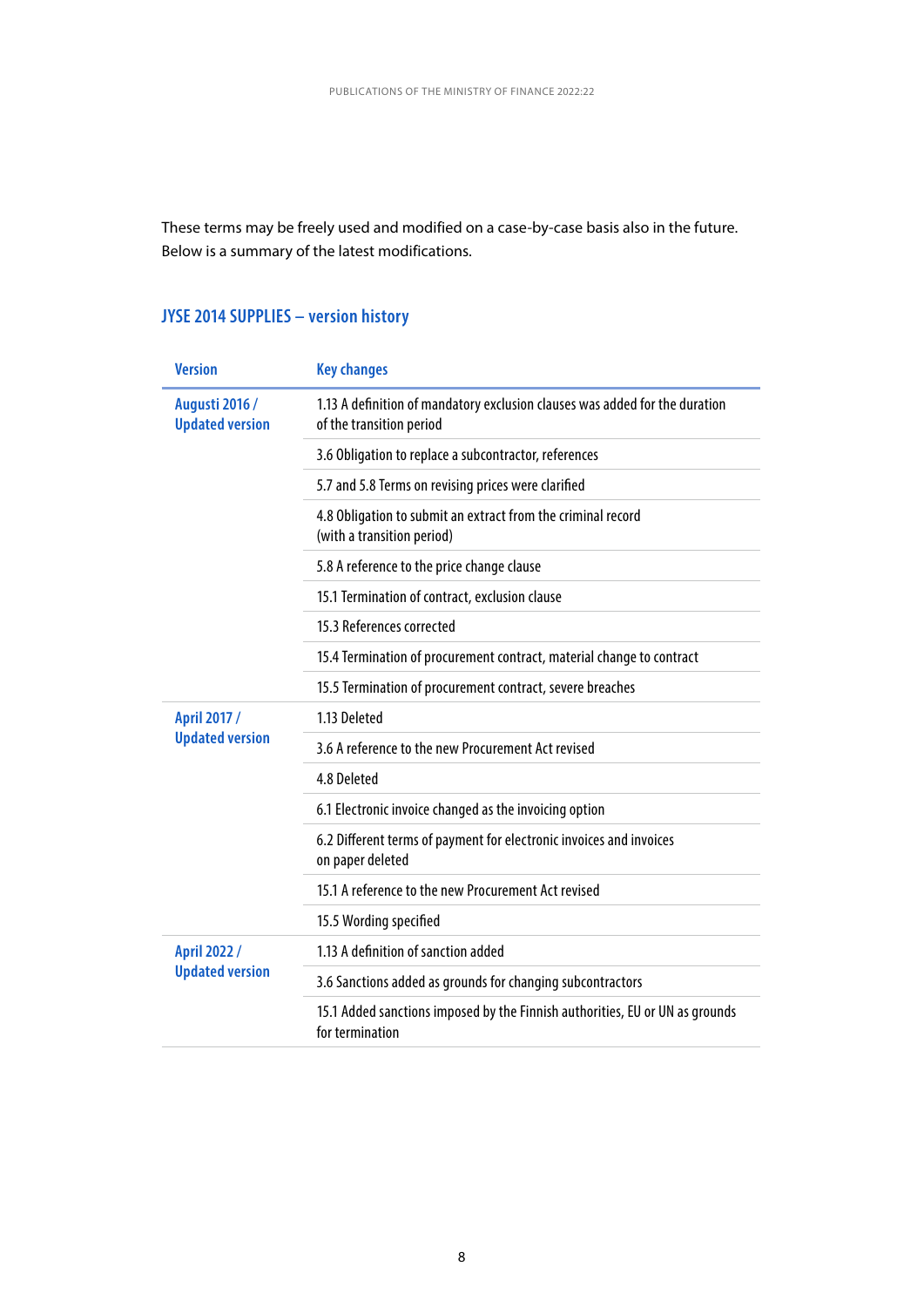# <span id="page-9-0"></span>**1 Issues to be observed when applying JYSE 2014 SUPPLIES**

#### **Value added tax**

In offers, the price is usually stated exclusive of value-added tax (VAT 0%). In accordance with JYSE 2014 SUPPLIES, the price does not include value added tax. This does not, however, influence the duty to pay value added tax. The supplier has the right to invoice the value added tax associated with the supplies from the customer.

#### **Advance payment**

Any advance payments are subject to a separate agreement. JYSE 2014 SUPPLIES include provisions on the lodging of security for any advance payment made.

#### **Using index clauses**

A separate agreement should be made if the contracting parties wish to use index clauses.

#### **International trade**

According to JYSE 2014 SUPPLIES, contractual disputes relating to supply contracts shall be resolved in Finland in the court of first instance. It is expressly stated in JYSE 2014 SUPPLIES that the connecting factor rules of Finnish law shall not be applied to procurement contracts based on JYSE 2014 SUPPLIES. The United Nations Convention on Contracts for the International Sale of Goods (CISG) is not to be applied to procurement contracts made on the basis of JYSE 2014 SUPPLIES. These terms and their use in international trade should be assessed on a case-by-case basis.

#### **Sale of Goods Act**

The sale of movable property is regulated in the Sale of Goods Act (355/1987). Insofar as the terms of JYSE 2014 SUPPLIES do not otherwise separately prescribe, the provisions of the Sale of Goods Act shall apply.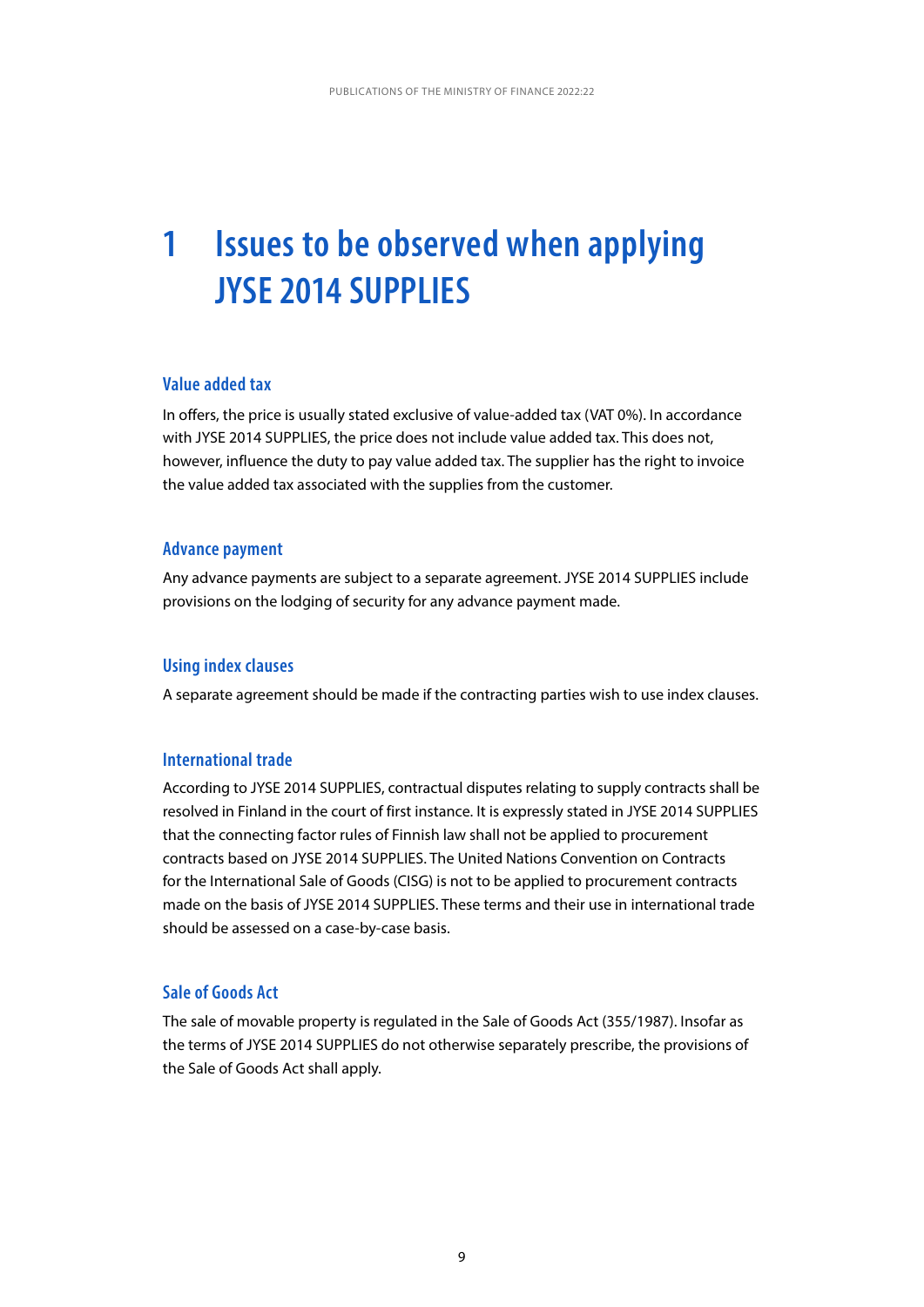#### **Options**

The term 'option' in JYSE 2014 SUPPLIES refers to a purchase option for additional supplies made in a procurement notice or an invitation to tender, or an option relating to additional supplies or the extension of the contract period. When submitting a tender in competitive tendering, the service provider commits to the terms stated in the invitation to tender, such as an option. Whether the option is used is at the sole discretion of the customer. If the customer decides to order additional supplies mentioned in a procurement notice or an invitation to tender from the supplier, or decides to extend the contract period by exercising an option mentioned in the competitive tender documents, the supplier is obliged to supply said goods.

#### **Minimum delivery and invoicing charges**

In accordance with Clause 5.4 of JYSE 2014 SUPPLIES, the supplier does not have the right to demand any minimum delivery or invoicing charges. Suppliers should therefore take costs arising from any small deliveries into consideration in the price of the supplies. The procurement unit should consider, on a case-by-case basis, whether minimum delivery charges are to be permitted in specific sectors.

#### **Warranty**

According to JYSE 2014 SUPPLIES, the warranty shall be 24 months, unless otherwise agreed. An agreement on a different warranty period may be made, however, and in many cases agreeing on a shorter or longer warranty period is justified.

#### **Deliveries in case of disturbances or exceptional circumstances**

JYSE 2014 SUPPLIES does not include any specific terms and conditions regarding deliveries under exceptional circumstances. Public administration actors shall ensure that even outsourced activities are managed as well as possible under all circumstances (section 12 of the Emergency Powers Act, 1552/2011). Critical functions shall be identified and the invitation to tender shall, if necessary, include the duty to prepare in order to safeguard the continuity of operations.

#### **Damages**

Under JYSE 2014 SUPPLIES, as a general rule only direct damages shall be compensated and the maximum amount of liability for damages is defined as five times the calculated value of the procurement contract. In JYSE 2014 SUPPLIES, 'direct and indirect damages' refer to the division into direct and indirect damages laid down in section 67 of the Sale of Goods Act (355/1987). Under these terms, the aforementioned limitations of liability do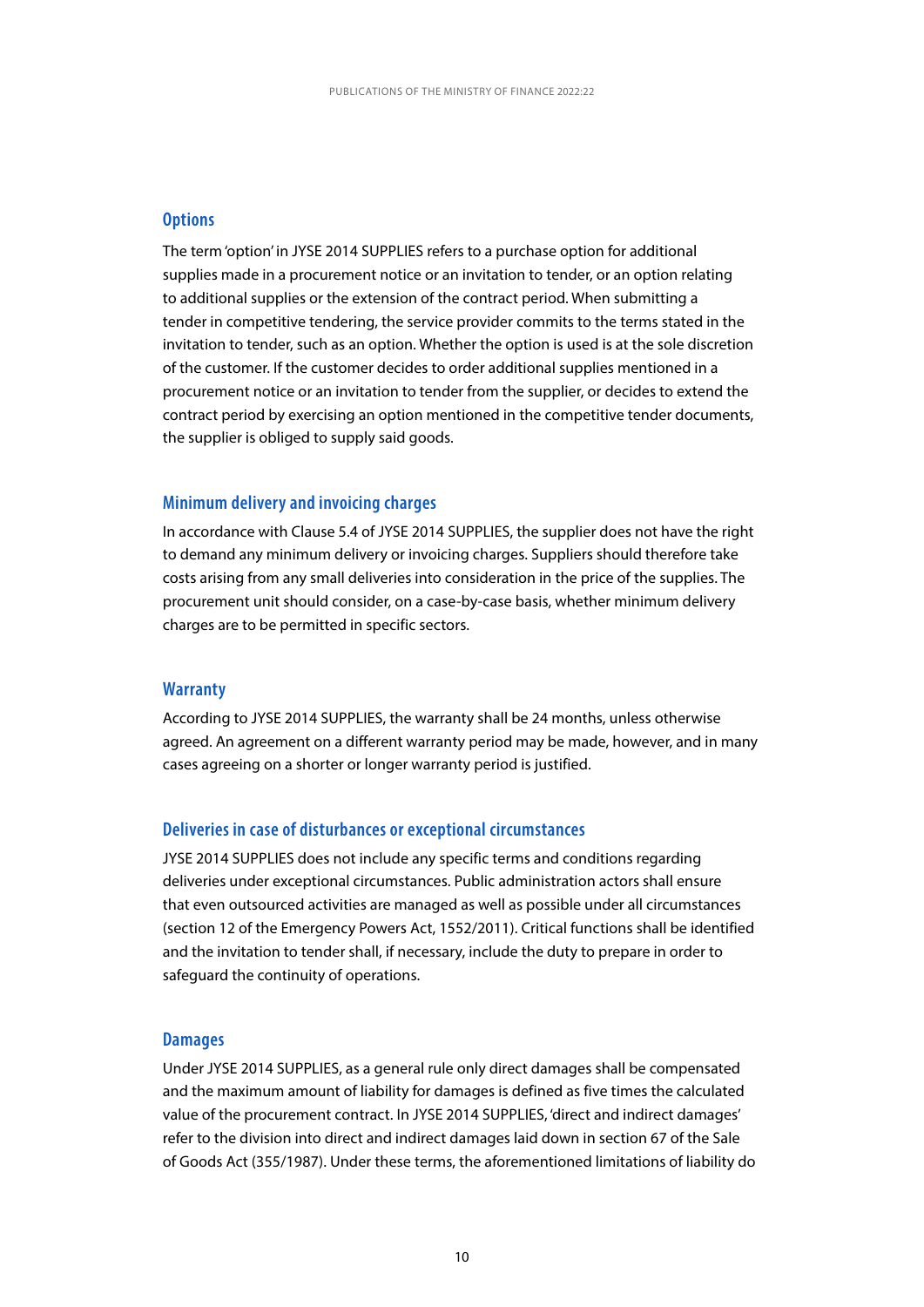not apply if the other contracting party has caused the damage wilfully or through gross negligence, violated the confidentiality obligations or violated any intellectual property rights.

In certain procurement contracts, deviating from the maximum amount of liability for damages specified in JYSE 2014 SUPPLIES may be appropriate. If the parties do not wish to limit the liability for damages regarding the maximum amount of compensation by way of agreement, Clauses 14.4 and 14.5 are to be deleted.

#### **Notification of defect and claim period**

JYSE 2014 SUPPLIES state that the supplier should be notified of any defects within a reasonable time of the defect having been detected without specifying any specific deadline for submitting a claim. As procurement units purchase a large number of different types of supplies on the basis of contracts based on JYSE 2014 SUPPLIES, the reasonable claim periods differ significantly. If the contracting parties consider it necessary to agree on more specific claim periods, these should be agreed separately.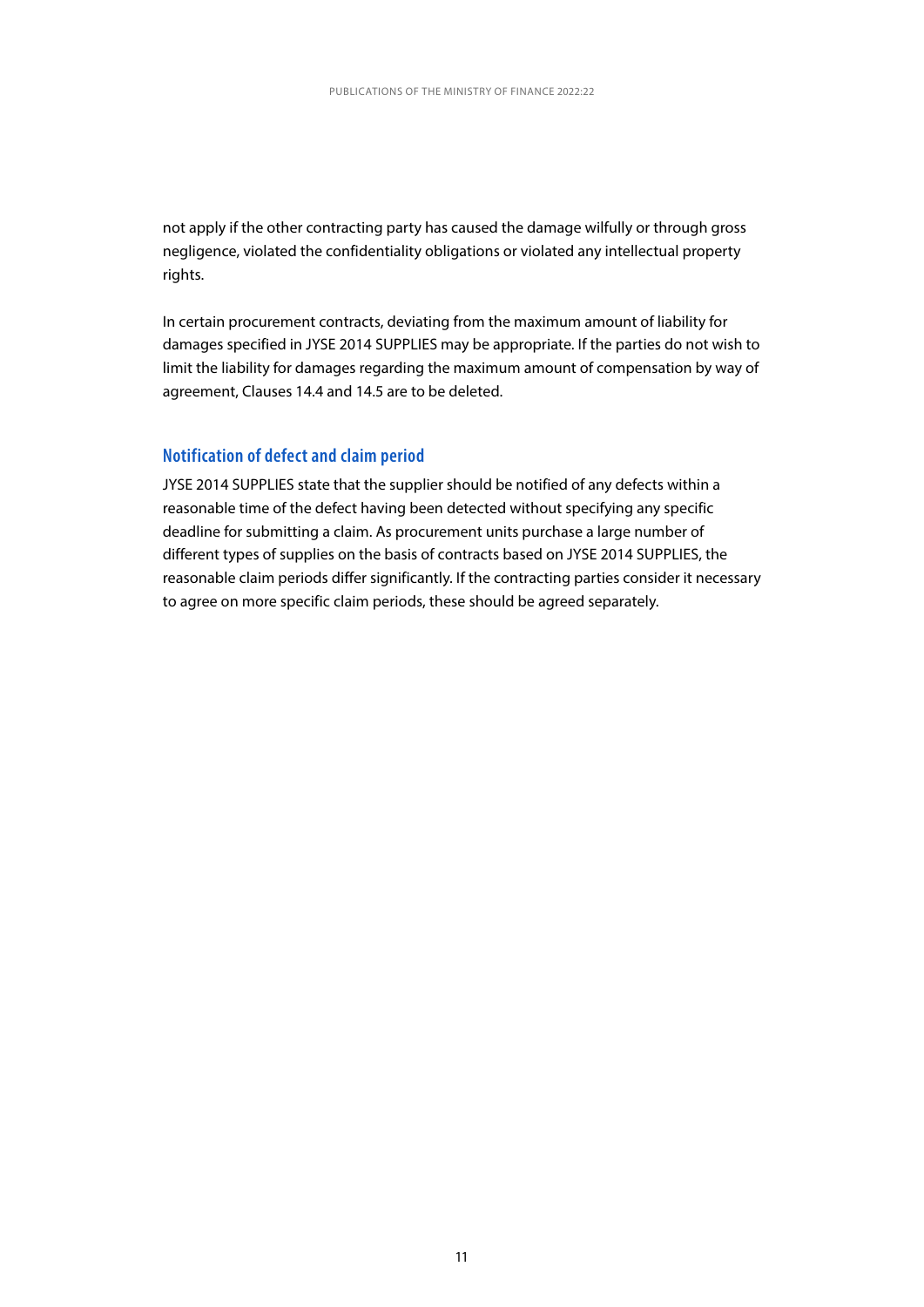# <span id="page-12-0"></span>**2 General Terms of Public Procurement in Supply Contracts (JYSE 2014 SUPPLIES)**

#### **1 Definitions**

#### **1.1 Subcontractor**

A third party contributing to the fulfilment of the contractual obligations referred to in a procurement contract.

#### **1.2 Document**

Documents include but are not limited to operating instructions, manuals, guidelines and other documents required when using the supplies.

#### **1.3 Procurement contract**

A contract between a customer and a supplier on the delivery of supplies in accordance with the contractual terms. The term 'procurement contract' refers to the documents laid down in Chapter 21.

#### **1.4 Handover**

The moment when the supplies have been handed over to the customer in accordance with the delivery terms.

#### **1.5 Amendment**

An agreed change to the original scope or content of the delivery, or additional work.

#### **1.6 Contractual penalty**

A penalty separately agreed by the contracting parties which the supplier is obliged to pay to the customer in case of a breach of contract separately specified by the contracting parties. The customer has the right to receive the contractual penalty without having to demonstrate the losses to the customer arising from the supplier's breach of contract.

#### **1.7 Supplies**

The supplies that are the subject of the procurement contract as well as related services, documents and intellectual property rights, if any, to the agreed extent.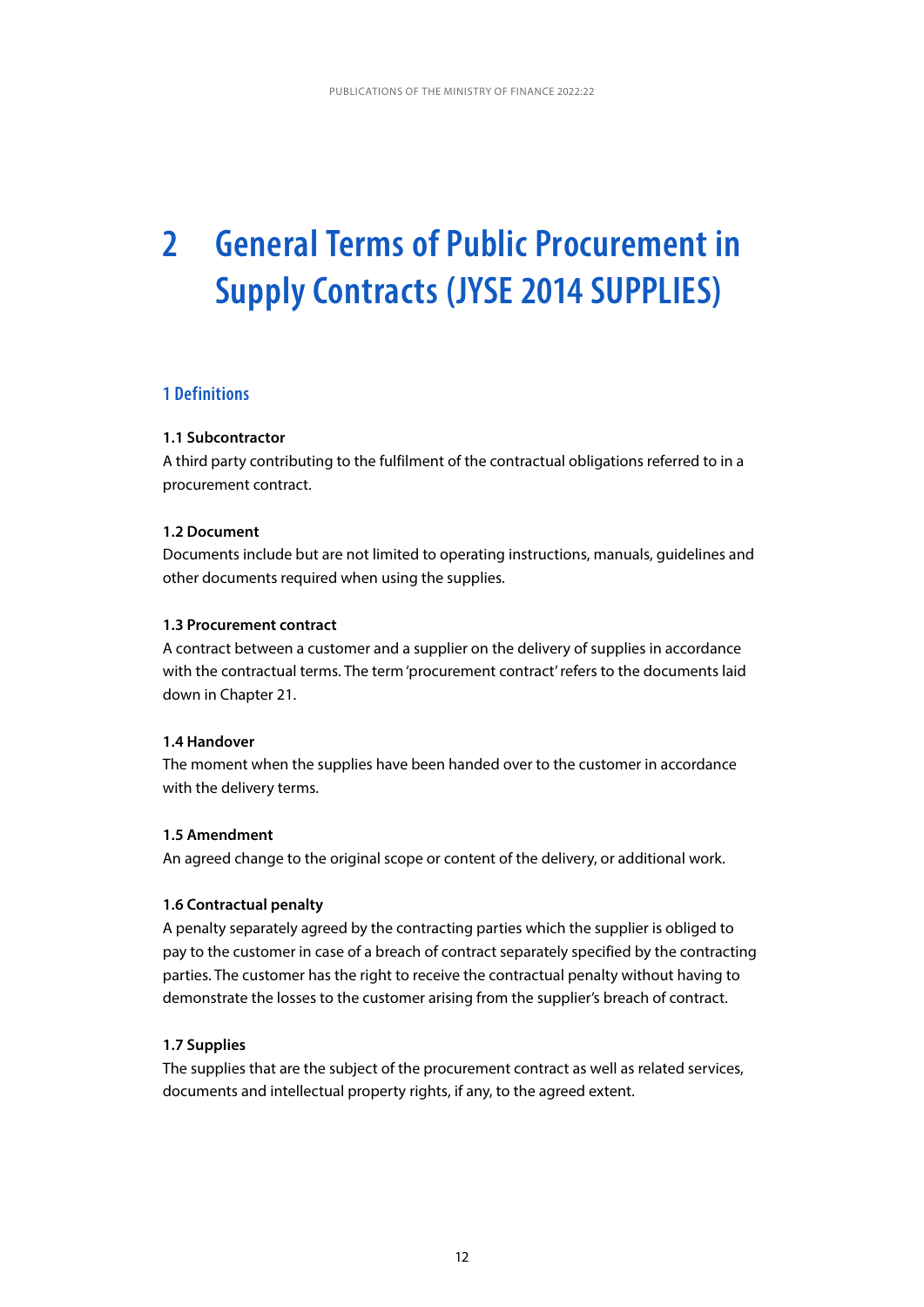#### <span id="page-13-0"></span>**1.8 Customer**

The procurement unit that is acquiring the supplies on the basis of the procurement contract.

#### **1.9 Supplier**

The company or other operator that has undertaken to deliver the supplies for the customer.

#### **1.10 Liability for risk**

Liability for the destruction, disappearance, deterioration or decrease of the supplies beyond the other contracting party's control.

#### **1.11 Delay penalty**

A penalty that the supplier is obligated to pay to the customer in the event of a delay attributable to the supplier.

#### **1.12 Defect**

If the supplies do not comply with the requirements set in Chapter 4, they are deemed defective.

#### **1.13 Sanction**

Sanction means a sanction imposed by the Finnish authorities, the European Union or the United Nations.

#### **2 Contact persons**

2.1 Both contracting parties shall nominate a contact person whose task it is to supervise and monitor the implementation of the procurement contract and to communicate on issues relating to its implementation. Unless otherwise agreed, the contact persons do not have the right to amend the procurement contract. A contracting party shall inform the contact person of the other contracting party without delay and in writing if a contact person changes.

#### **3 Subcontracting**

3.1 The supplier bears overall responsibility for meeting the obligations under the procurement contract, regardless of whether the supplier is using subcontractors.

3.2 The supplier has the right to use subcontractors when performing the duties under the procurement contract. The supplier is responsible for the work of a subcontractor as for its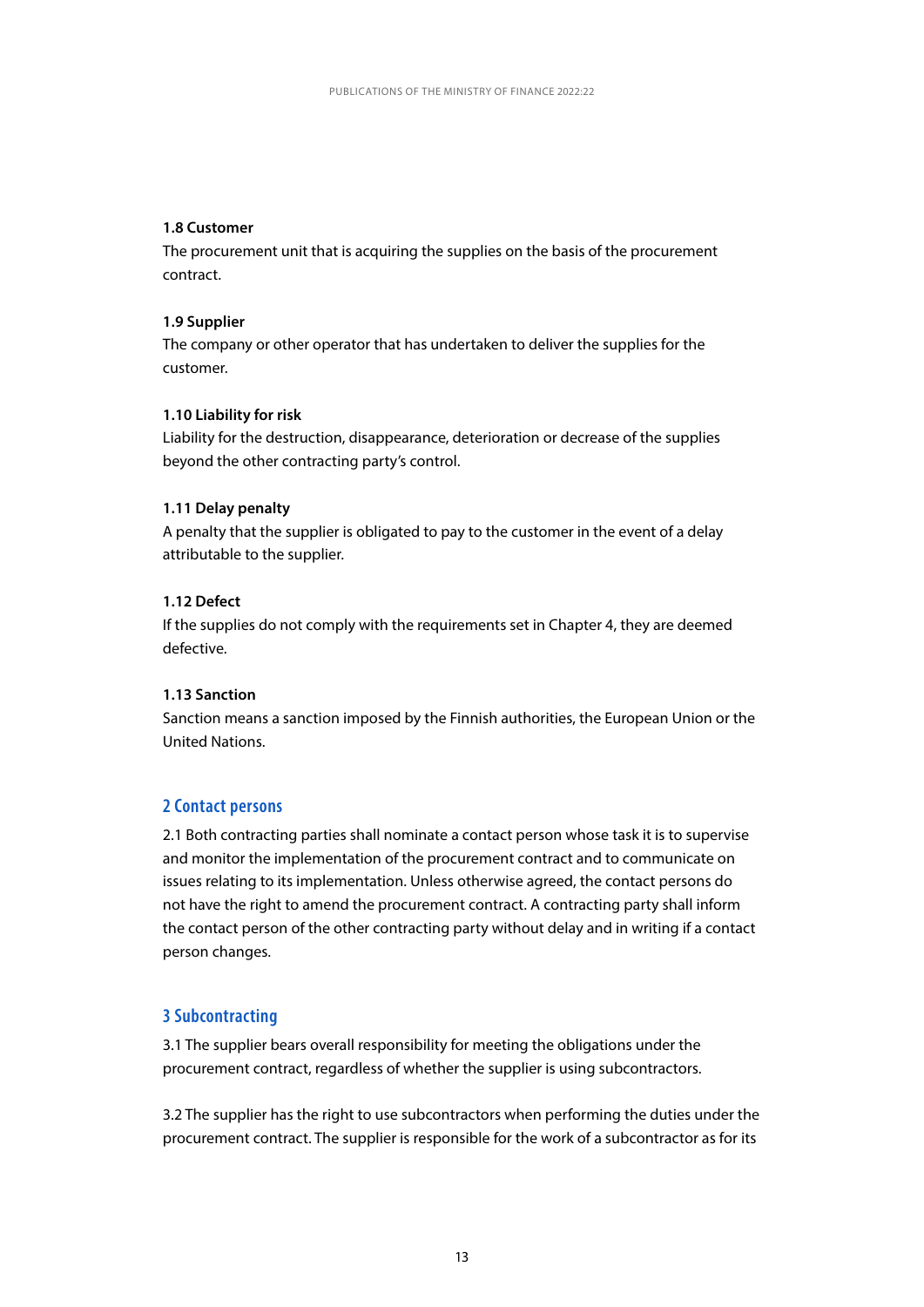<span id="page-14-0"></span>own and is obligated to ensure that the subcontractor complies with the obligations laid down in the procurement contract.

3.3 The supplier does not have the right to replace a subcontractor named in the procurement contract or a subcontractor contributing to the fulfilment of material contractual obligations without the customer's consent.

3.4 However, if a subcontractor named in the procurement contract or a subcontractor contributing to the fulfilment of material contractual obligations is unable to contribute to the fulfilment of obligations under the procurement contract for reasons not attributable to the supplier or caused by a force majeure event, the supplier has the right to replace the original subcontractor with another subcontractor that is able to offer corresponding resources and quality that meets with the customer's approval. The customer may only refuse to accept a replacement subcontractor proposed by the supplier for a justified reason. If the supplier is unable to propose a replacement subcontractor that the customer can approve within a reasonable period of time, the customer has the right to terminate the procurement contract with six (6) months' notice.

3.5 Upon a request from the customer, the supplier shall provide an account of the subcontractors it uses.

3.6 Should the customer so require, the supplier is obliged to replace a subcontractor who is subject to a mandatory criterion for exclusion referred to in legislation on public contracts or a discretionary criterion for exclusion referred to in section 81, subsection 1, points 3–11 of the Act on Public Procurement and Concession Contracts (1397/2016) or a sanction or asset freeze imposed by the European Union (EU) or the United Nations (UN) or the Finnish authorities, even if the criterion has arisen or the sanction has been imposed after the beginning of the contractual relation.

#### **4 Properties of supplies**

4.1 The type, quantity, quality and other properties of supplies shall correspond to that which has been agreed. Furthermore, the supplies shall comply with the information about the supplies provided to the customer.

4.2 Unless otherwise agreed, the supplies shall be suitable for the purpose for which such supplies are generally used or be suitable for the specific purpose for which the supplies are intended if the supplier has been made aware of this specific purpose. The quality of supplies shall, at the minimum, correspond to any samples delivered to the customer in advance.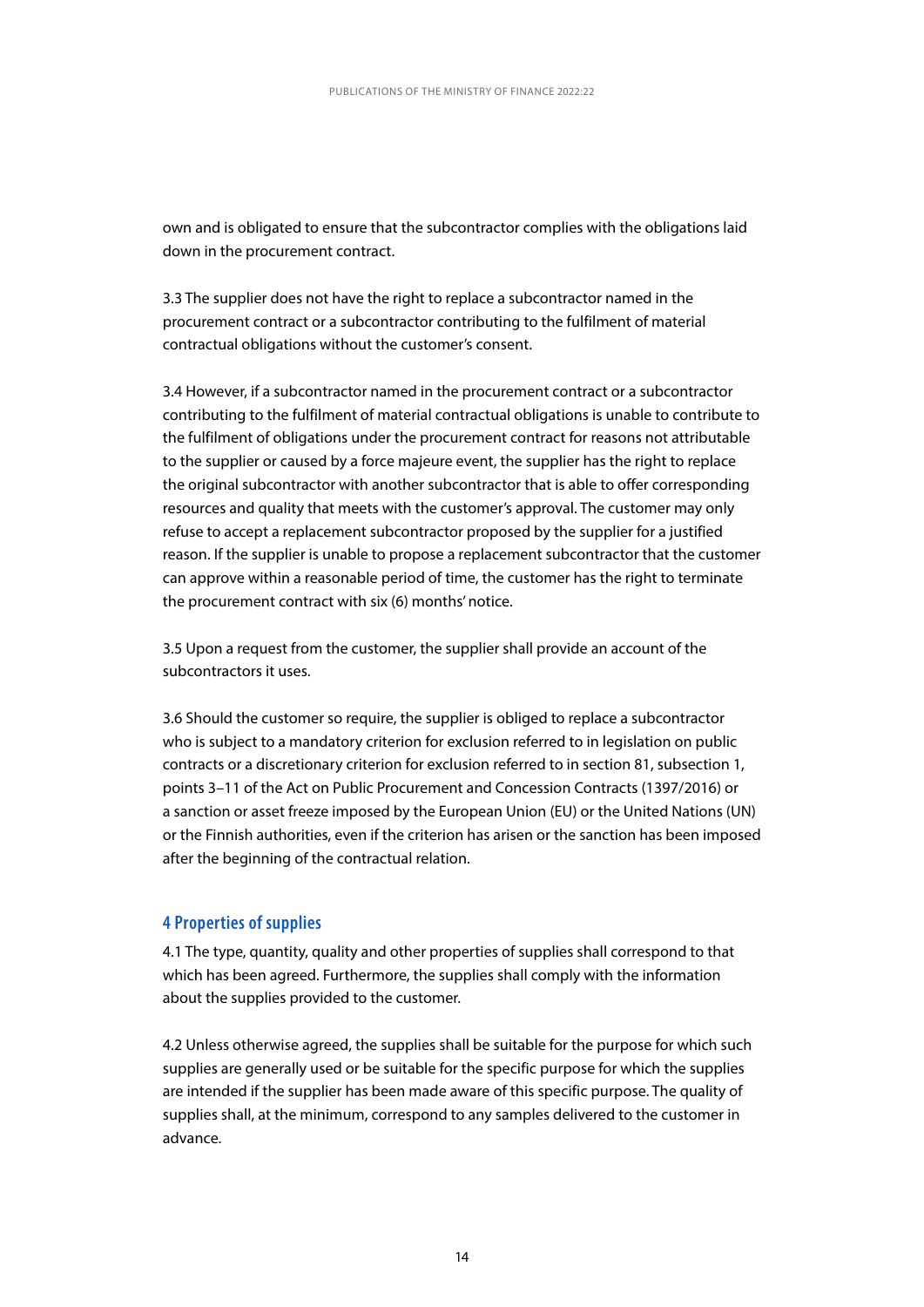<span id="page-15-0"></span>4.3 The supplies shall fulfil regulations included in the European Union's mandatory legislation and regulations included in Finnish laws and decrees, as well as regulations issued by the authorities with respect to structure, accessories, occupational health and safety, fire safety and electrical safety, among other issues.

4.4 The supplies shall be accompanied by all certificates, permits and other documents that are to be acquired by the supplier and that are needed when using the supplies.

4.5 The supplier shall deliver to the customer drawings and instructions as well as other information and documents included in the contract that are needed for the installation, repair, maintenance and use of the supplies. The information and documents shall be in the Finnish language, unless the customer has approved the delivery of the documentation in another language.

4.6 The supplier shall guarantee the availability of maintenance and spare parts for the supplies at reasonable prices and terms under the prevailing circumstances. Unless otherwise agreed, maintenance and spare parts shall be available for a period corresponding to the general service life of the supplies.

4.7 The supplier may, with the consent of the customer, replace the supplies specified in the procurement contract with other supplies. The replacement supplies shall meet the requirements stipulated in the procurement contract and their properties shall correspond to those of the original supplies. The supplier shall deliver the replacement supplies at a price no greater than that of the original supplies.

#### **5 Price**

5.1 The price shall be fixed for a period of 12 months from the beginning of the contract period, unless otherwise agreed. The price does not include value added tax.

5.2 The supplier shall invoice value added tax in accordance with the currently valid Value Added Tax Act.

5.3 The price shall include all costs incurred from the provision the supplies and services, including but not limited to travel and accommodation costs, daily allowances, overtime compensation as well as any indirect taxes and fees, excluding value-added tax, payable by the supplier and applicable at the time of the deadline for offers.

5.4 Unless otherwise agreed, the supplier is not entitled to levy any minimum delivery or invoicing charges.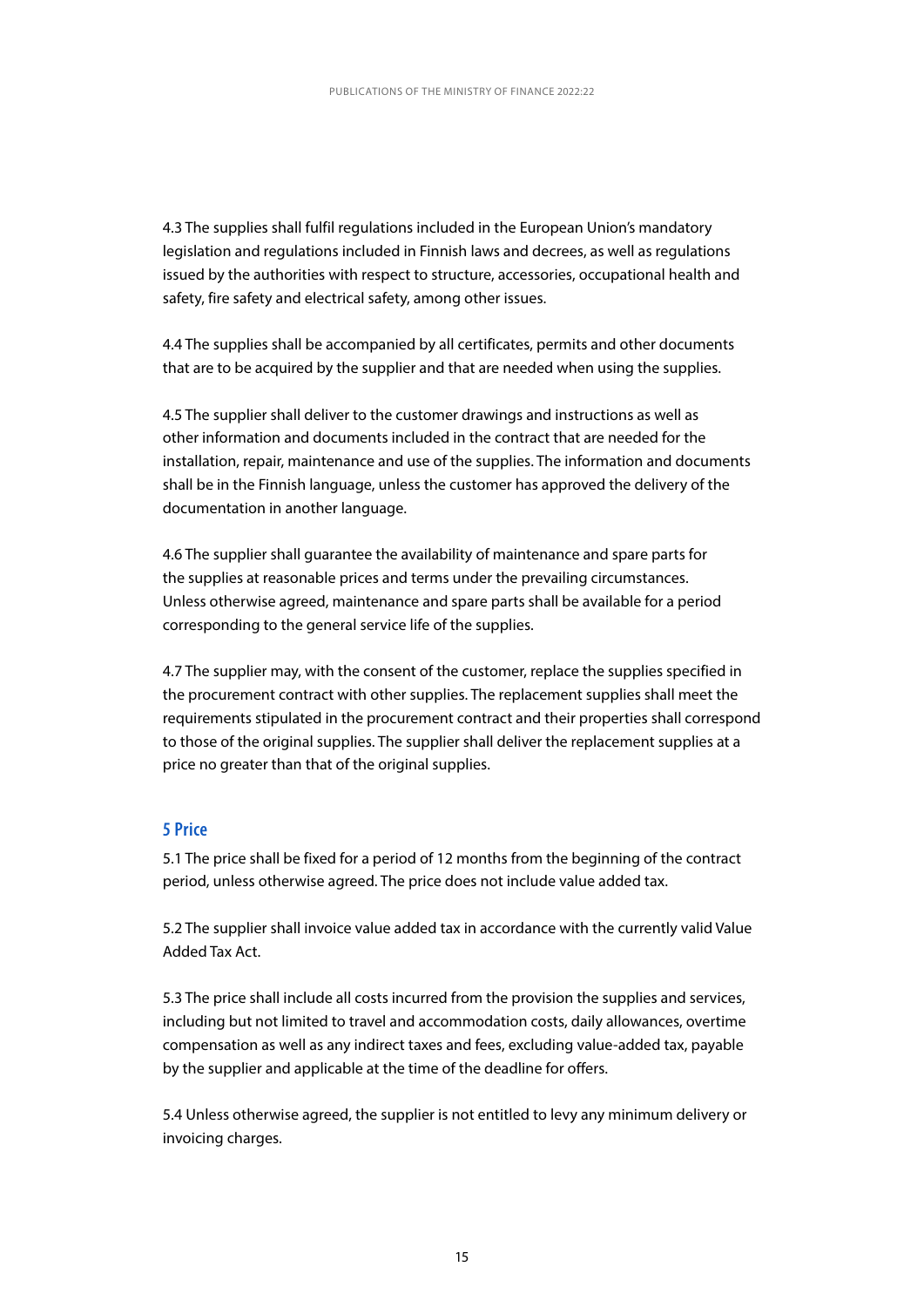5.5 Any advance payment shall be considered a fixed part of the contract price.

5.6 The supplier has the right to take into consideration in the price direct costs arising from new public charges decreed by the authorities or increases of existing charges that take place after the submission of the tender and directly influence the supplies provided for the customer, provided that they were not known when the offer was prepared and that the supplier is able to justify the price change. In such a case, the price of the supplies shall be revised accordingly from the date when said changes enter into force. The supplier has the aforementioned right even in the case the price is fixed. Should the customer so demand, the supplier is also obliged to observe in the price any changes caused by the elimination or reduction of such charges.

5.7 During the contract period, the supplier has the right to revise the price if the following prerequisites are met:

- − the price adjustment is based on general cost development;
- − the reason for the price adjustment has arisen after signing of the procurement contract;
- − the reason for the price revision has an immediate effect on the price of a product or service covered by the contract; and
- − the reason for the price revision is not attributable to the supplier's activities.

The supplier shall deliver a price adjustment proposal in writing at the latest three (3) months prior to the entry into force of the price adjustment. A price adjustment may enter into force at the earliest when 12 months have passed from the beginning of the contract period or a previous price adjustment made at the initiative of the supplier. The supplier shall present to the customer an appropriate and justified explanation of the cost trend and the reasons for the price adjustment.

5.8 The customer also has the right to propose a price adjustment if the prerequisites laid down in Clause 5.7 are met during the validity of the contract. The customer shall deliver a price adjustment proposal in writing at the latest three (3) months prior to the entry into force of the price adjustment. A price adjustment may enter into force at the earliest when 12 months have passed from the beginning of the contract period or a previous price adjustment made at the initiative of the customer. Upon request, the customer shall present an appropriate and justified explanation of the cost trend and the reasons for the price adjustment.

5.9 If the contracting parties are unable to reach an agreement on a price adjustment, both parties have the right to terminate the procurement contract with a with six (6) months' notice. The notice shall be given in writing before the entry into force of the new prices. The prices valid before the price adjustment proposal was submitted shall apply during the period of notice.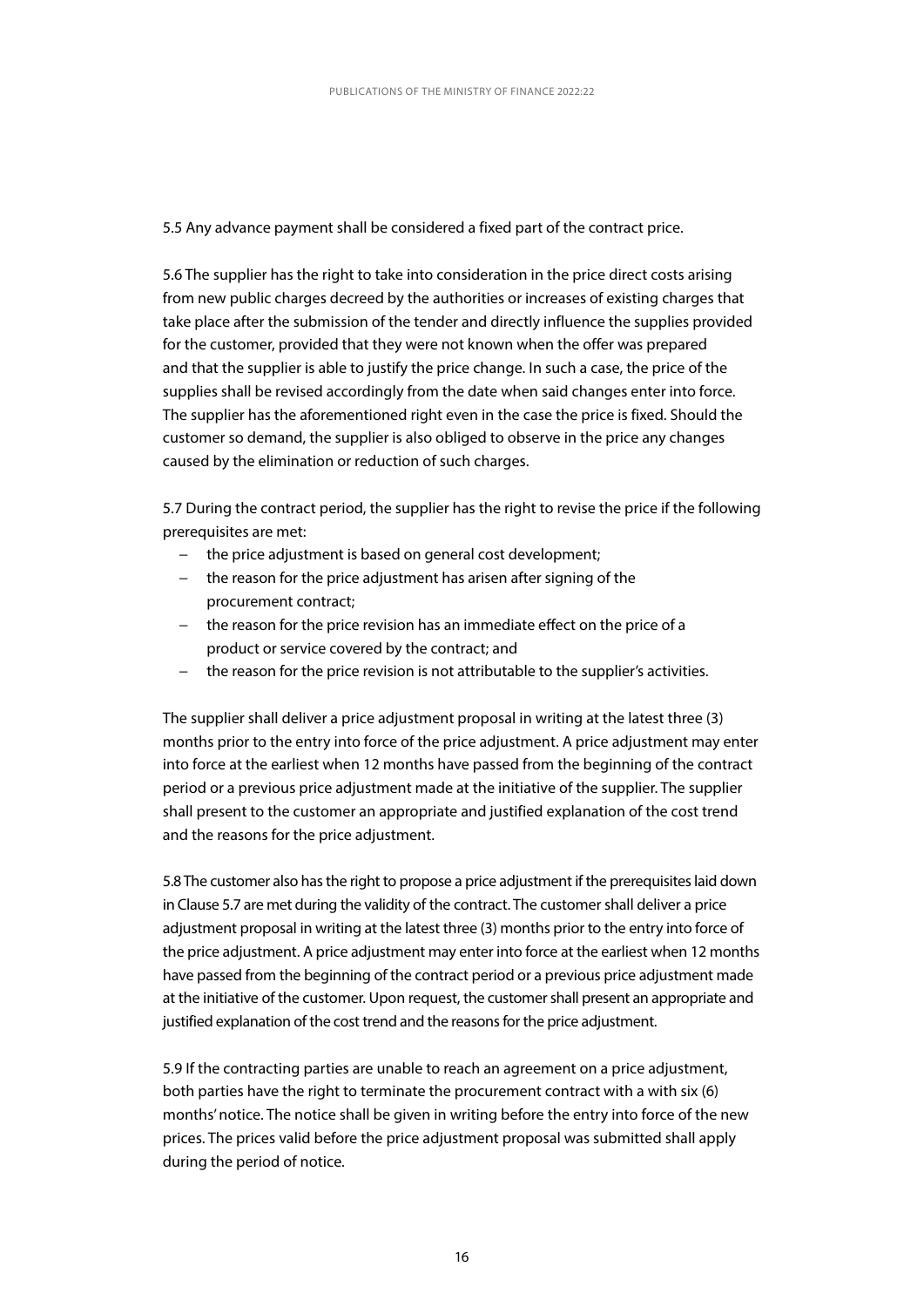#### <span id="page-17-0"></span>**6 Terms of payment**

6.1 The supplier shall use electronic invoices when invoicing the customer.

6.2 The due date of the electronic invoices shall be 21 days from the arrival of an acceptable invoice.

6.3 Unless otherwise agreed, the supplier is entitled to send an invoice for agreed payments when the supplies have been delivered. Recurring payments shall be invoiced at agreed invoicing intervals in arrears. Each invoice shall include an itemisation of the grounds for invoicing.

6.4 If the customer fails to pay an invoice by the due date, the supplier has the right to charge interest on arrears in accordance with the Interest Act (633/1982) plus reasonable debt collection costs.

6.5 The supplier has the right to cease fulfilment of its contractual obligations if a clear and uncontested payment is delayed for more than thirty (30) days and the delayed payment is material. The supplier shall notify the customer in writing of such a cessation at the latest fifteen (15) days before the start of the cessation. The notification may be made immediately after the case of neglect.

6.6 The customer has the right to withhold from an unpaid sum any costs arising from the repair of defective supplies or from the procurement of new, corresponding supplies due to a delay in the delivery of the supplies, as well as any delay penalty under the procurement contract or any other contractual penalty and warranty period security plus interest accumulated for the advance payment in case of a delay or termination.

#### **7 Securities**

7.1 If the customer is required under the procurement contract to make an advance payment, the supplier shall, before the advance payment is made, post a security to the satisfaction of the customer, which shall be at least fifteen (15) per cent greater than the advance payment. The security shall remain in force for at least one month after the delivery time specified in the procurement contract. The supplier shall extend the validity of the security in the event of the delivery being delayed.

7.2 If an agreement on a security for the warranty period has been made, the supplier shall, before the beginning of the warranty period, post a security to the customer's satisfaction that must be at least fifteen (15) per cent of the contract price, excluding value added tax. The security shall remain in force for at least one month after the end of the warranty period.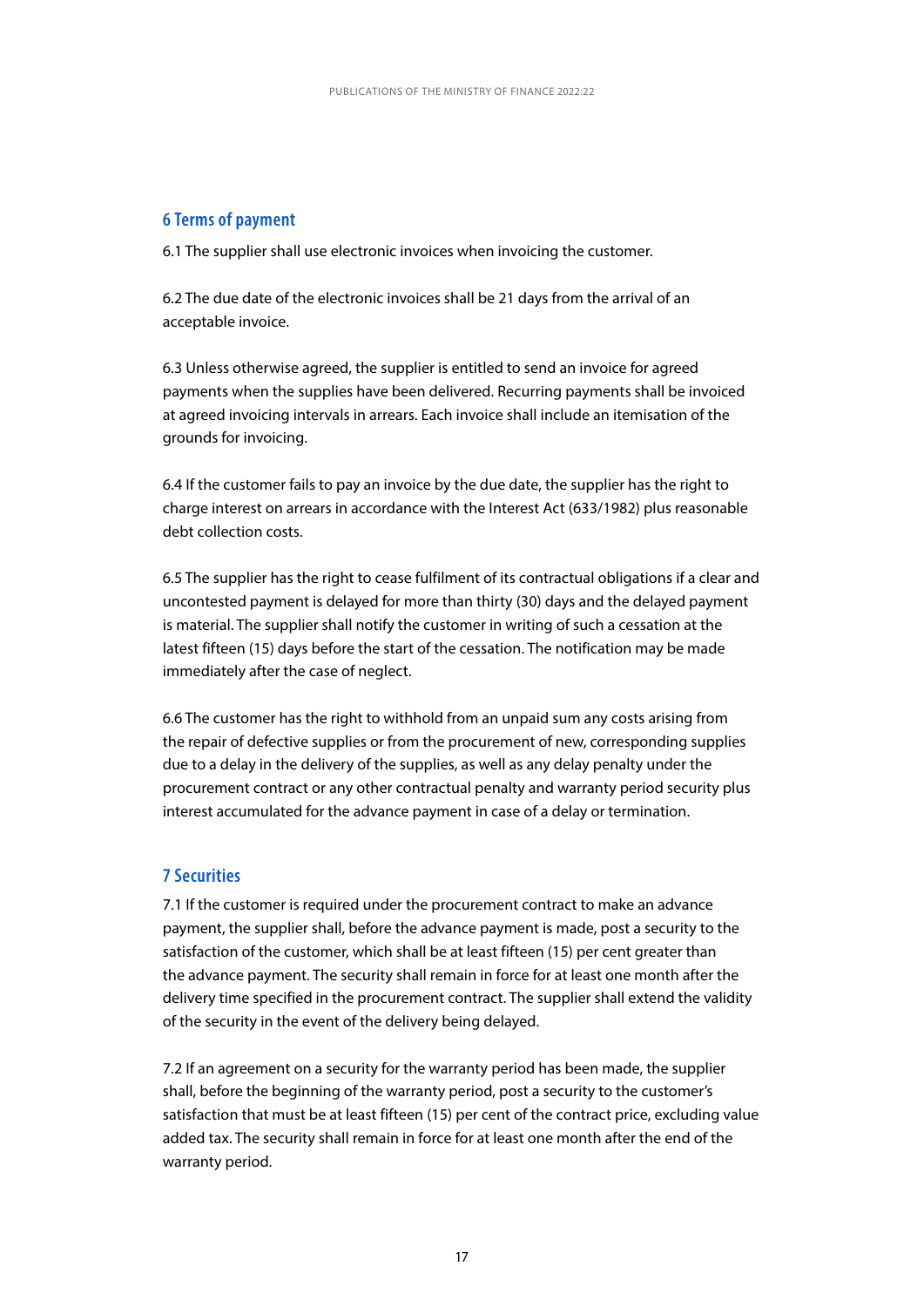<span id="page-18-0"></span>7.3 A bank deposit made in the customer's name or an absolute suretyship granted by a sound financial or insurance institution or other security acceptable to the customer shall primarily be accepted as security for any advance payment or warranty period.

7.4 The supplier is responsible for all costs arising from the security.

#### **8 Handover of supplies and transfer of liability for risk**

8.1 The supplier shall hand over the supplies to the customer at the time specified in the procurement contract. The supplies or part thereof may not be handed over before the agreed time without the customer's consent.

8.2 Unless otherwise agreed, the delivery term is "toimitettuna perille tilaajan nimeämään paikkaan" (''delivered to a place specified by the customer"; TOP, Finnterms 2001).

8.3 The liability for risk is transferred to the customer when the supplies have been handed over to the customer in accordance with the delivery terms.

8.4 If the supplies are not handed over at the right time and this is due to the customer or a factor on the part of the customer, the liability for risk shall be transferred to the customer when the supplier has performed what the handover requires from the supplier, and the customer has been notified of this in writing. The supplier does not have the right to, without the customer's consent, insure at the customer's cost supplies whose risk lies with the customer under the procurement contract.

8.5 The supplier carries the risk for any supplies, parts and accessories of the customer that the customer has transferred to the supplier's possession for storage, repair or further processing.

#### **9 Inspections prior to handover, supervision and acceptance inspections**

9.1 The customer has the right to inspect the supplies prior to their handover.

9.2 Inspections and control performed by the customer before handover do not limit the supplier's obligations and liability.

9.3 After the handover of the supplies, the customer shall perform an acceptance inspection as soon as circumstances permit. The supplies shall be deemed approved unless the customer makes a claim concerning a defect within a reasonable period.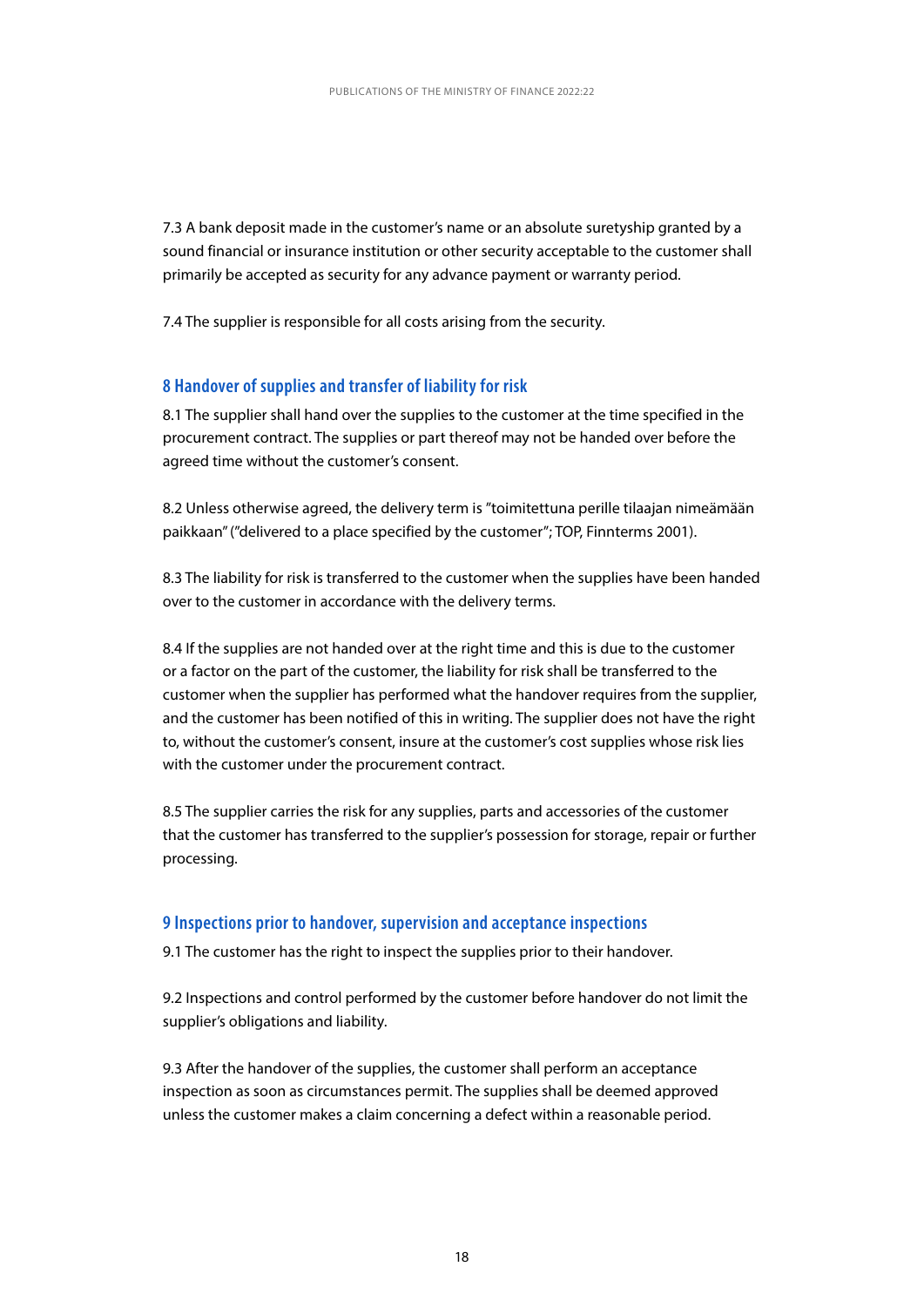<span id="page-19-0"></span>9.4 The supplier and customer both have a general obligation to cooperate in promoting the inspections and the acceptance inspection. Each contracting party is responsible for their expenses arising from inspections.

9.5 Any defects detected during the inspections and the acceptance inspection shall be removed by the supplier at its own expense without unreasonable delay. The customer is under no obligation to reimburse to the supplier any costs arising from supplies that become unserviceable or lose value in the course of a normal inspection.

9.6 If there is a defect in the supplies, the supplier is responsible for all costs arising to the customer from repeating the inspection, handling and transport.

#### **10 Delays**

10.1 If a contracting party realises that a delivery will be delayed or it will not be able to perform its contractual obligations on time or considers a delay probable, the delaying contracting party shall, immediately and in writing, notify the other contracting party of the delay and its impact on the fulfilment of the procurement contract. In the event of delay on the supplier's part, the supplier shall give the customer a new delivery time as soon as possible.

10.2 A delay in installation and start-up as well as a delay in the supply of other information necessary for the use of the supplies or other information required by the procurement contract shall be considered a delay in delivery.

10.3 If the delivery is delayed for a reason attributable to the supplier, the customer has the right to receive a delay penalty. The customer has the right to receive the delay penalty without having to demonstrate that the supplier's delay has caused any losses for the customer. Unless otherwise agreed, the delay penalty shall be one (1) per cent of the value, excluding value added tax, of the delayed delivery for every beginning seven (7) day period by which the supplier exceeds the agreed due date. The delay penalty will be charged for a maximum of ten (10) weeks. In addition to the delay penalty, the customer has the right to receive compensation for damage caused by the supplier's delay as laid down in Chapter 14.

10.4 If the customer has made an advance payment and the delivery is delayed for a reason attributable to the supplier, the supplier is obligated to pay annual interest for the delay period according to the Interest Act for the part of the advance payment that corresponds to the value of the delayed supplies.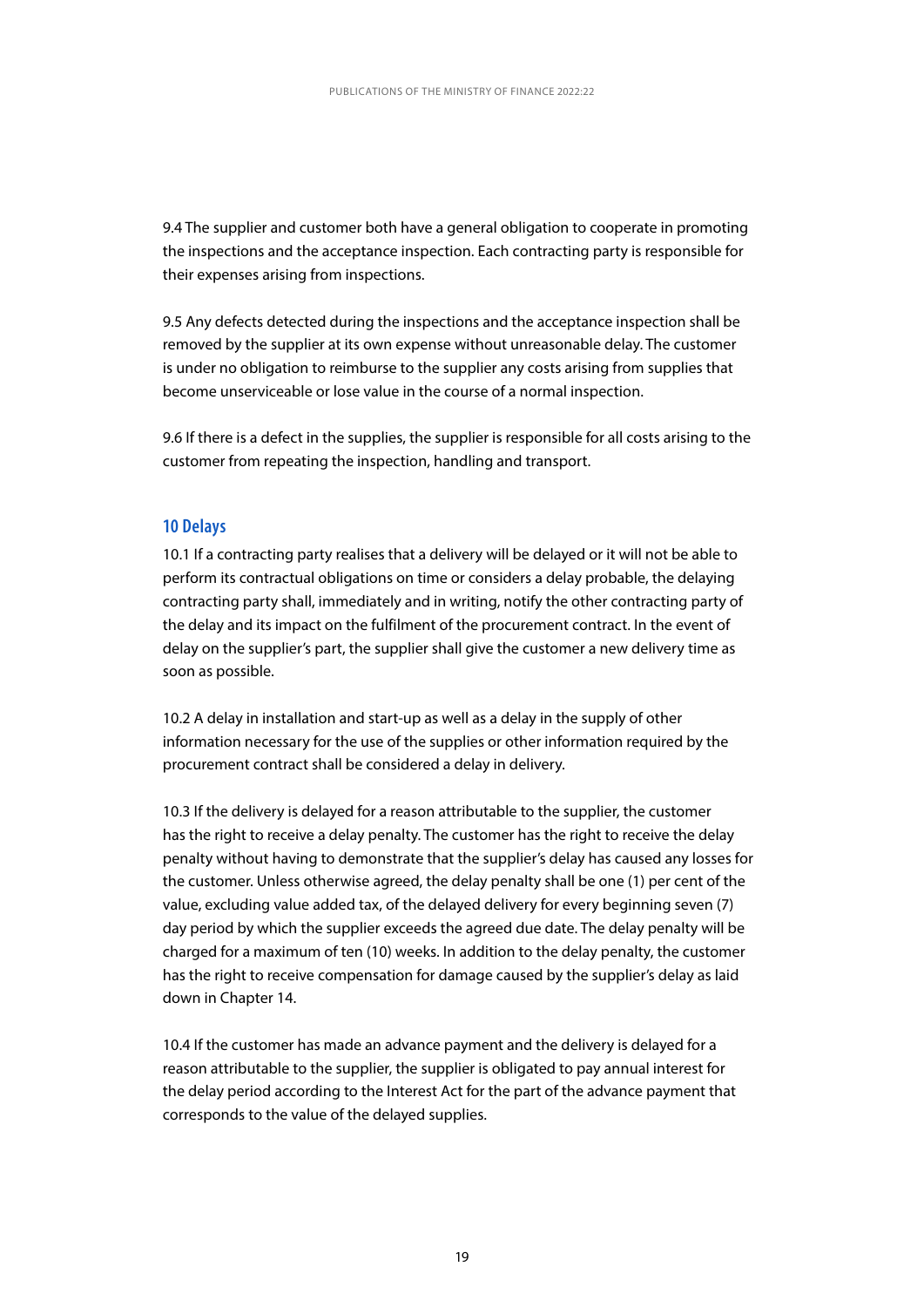<span id="page-20-0"></span>10.5 The customer has the right to withhold payment for the supplies should the delivery be delayed. The customer may not, however, withhold a sum that clearly exceeds the claims to which the customer is entitled on the basis of the delay.

10.6 If the supplier's performance is delayed and the delay is of essential significance for the customer with regard to the nature of the supplies, the customer has the right to acquire substitutive supplies of a corresponding standard from a third party at the supplier's expense (right to cover purchase). The customer shall seek to inform the supplier about its decision to exercise this right before acquiring the substitutive supplies.

10.7 A procurement contract can be terminated on the basis of a material delay as laid down in Clause 12.7.

10.8 The customer has the right to withhold interests and costs referred to in Clauses 10.3, 10.4 and 10.6, in accordance with Clause 6.6, due to a delay in the delivery of the supplies.

#### **11 Warranty**

11.1 The warranty period is 24 months, unless otherwise agreed. The warranty period begins on the day on which the supplies are handed over to the customer. However, should the customer find the supplies defective in the acceptance inspection, the warranty will only begin from the day on which the supplier has remedied the defect.

11.2 The warranty covers any and all defects detected during the warranty period. The warranty does not cover any defects that arise from the supplies being used contrary to the operating instructions or otherwise incorrectly, however.

11.3 The supplier is obliged, without delay and at its own expense, to eliminate all defects that appear during the warranty period or to deliver new supplies to replace the defective ones. Repairs under warranty also include amendments corresponding to the repairs in documents relating to the supplies.

11.4 Unless otherwise agreed, the warranty period of the supplies shall be extended by the amount of time that the supplies cannot be used due to a defect. The length of the warranty period shall, however, be at the most twice that of the original warranty period.

11.5 If a defect appears in the supplies during the warranty period and there is justified reason to assume that the same defect will also appear in other supplies (typical defect), the supplier is obliged to remedy this defect in all supplies that have been and will be delivered.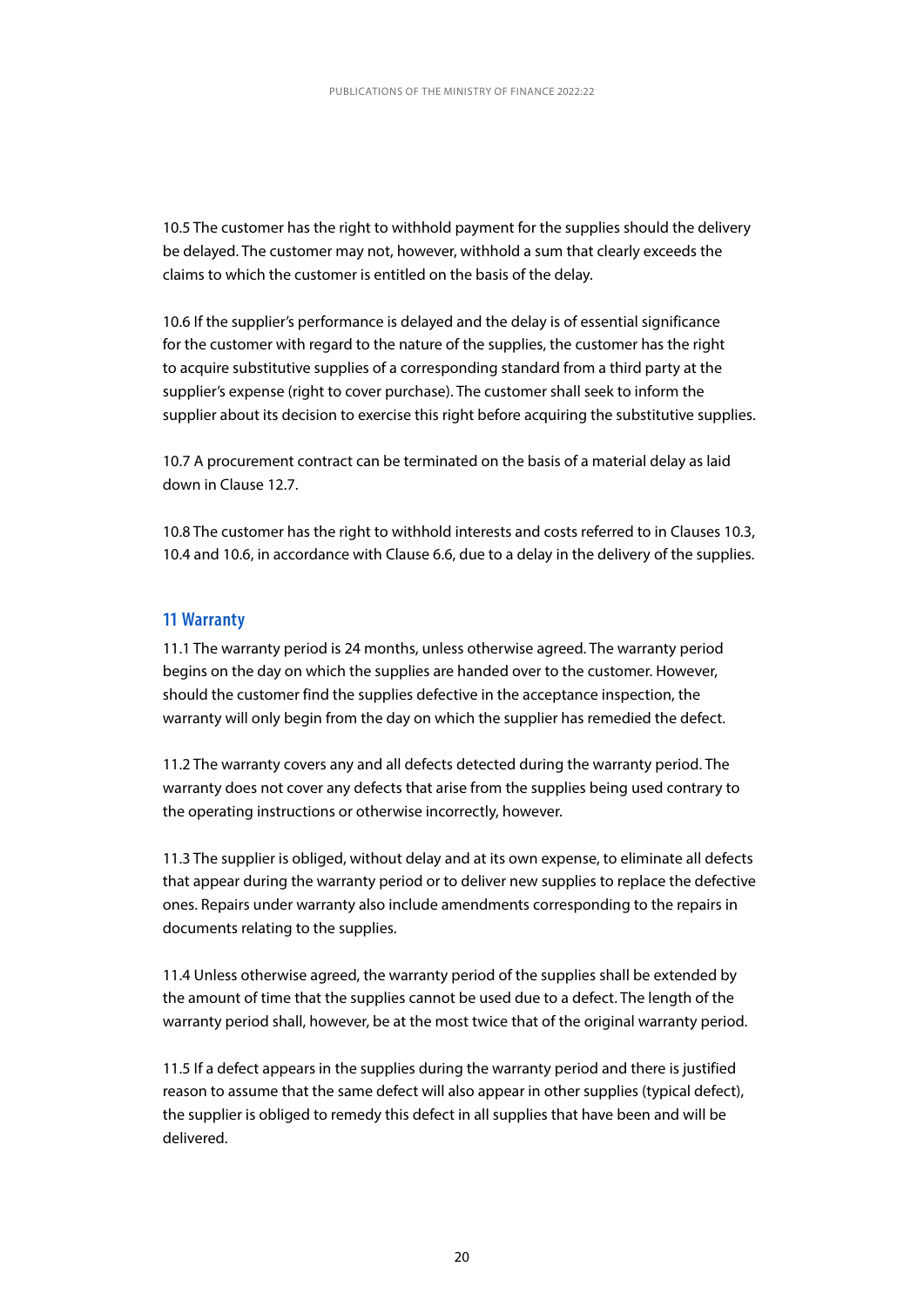<span id="page-21-0"></span>11.6 The customer shall deliver the supplies for repair under warranty to a location in Finland indicated by the supplier. The supplier is responsible for costs relating to the repairs under warranty as well as for any and all expenses arising from the delivery and return of the supplies for repair under warranty.

11.7 If the supplier fails to fulfil its warranty obligations within a reasonable time of the customer having informed the supplier of a defect, the customer has the right to have the necessary repairs made by a third party and demand the costs incurred as damages from the supplier in accordance with Clause 14. The customer shall inform the supplier in advance of the intention to have the repairs made by a third party. The customer has the right to demand a price reduction instead of repairs.

11.8 Even after the warranty period has expired, the supplier is obliged upon notification to remove without delay and at its own expense any defects detected in the supplies that were present when risk was transferred to the customer and which the customer could not reasonably have expected to notice in the acceptance inspection or during the warranty period.

#### **12 Defect, price reduction and termination of the contract**

12.1 The defectiveness of supplies shall be assessed based on the properties of the supplies at the time when the liability for risk is transferred to the customer. The supplier is responsible for any defect that was present in the supplies at this time, even if the defect is not detected until later.

12.2 If the supplies are defective, the customer shall inform the supplier of the defect within a reasonable period of the defect having been detected or of the time it should have been detected.

12.3 The supplier shall acknowledge receipt of the notification of defect and inform the customer of the initiation of corrective measures no later than 14 days after having received the notification.

12.4 If a defect observed in the supplies prevents the intended use of the supplies, the customer is entitled to withhold payment of the purchase price until the supplier has eliminated the defect.

12.5 If there is a defect in the supplies, the supplier shall examine the cause of the defect at its own expense and rectify it without delay. The supplier may be released from this liability by demonstrating that the defect did not arise from a factor within the scope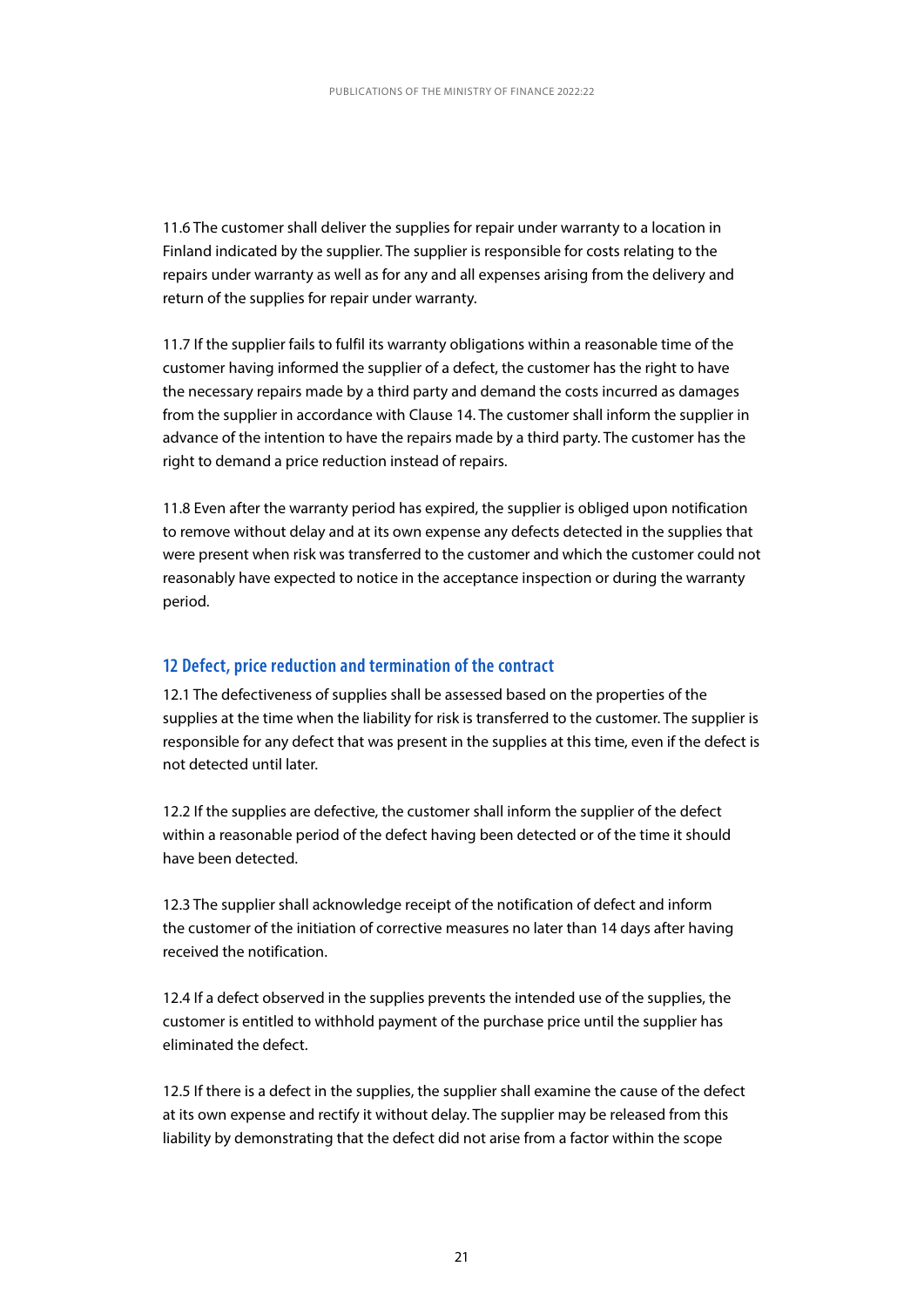<span id="page-22-0"></span>of the supplier's responsibility. In such a case, the supplier is entitled to charge for the investigation and correction of the defect in accordance with its regular price list.

12.6 If the supplier has not repaired a defect or supplied a replacement product in accordance with the agreed terms and conditions, the customer has the right to a price reduction from the supplier.

12.7 Each contracting party has the right to terminate the procurement contract in part or in whole if the other contracting party has materially violated its contractual obligations or it is evident that a material breach of contract will take place. Material breaches of contract include but are not limited to the supplies not complying with the agreement and the defect or the consequences thereof to the customer being more than minor and the defect, despite the customer's reminder, not being immediately remedied or defects occurring repeatedly. A material delay in performance by a contracting party or repeated delays also constitute a material breach of contract.

12.8 If the customer has made an advance payment, the supplier shall, when the procurement contract is cancelled, refund the customer the advance payment it received plus interest calculated according to the Interest Act from the date the advance payment was made to the refunding date.

12.9 If a defect due to a reason attributable to the supplier cannot be remedied, or if the supplier fails to remedy the defect within a reasonable period of time, the customer has the right to have the supplies repaired by a third party or acquire substitute supplies of a corresponding standard from a third party at the supplier's expense (right to cover purchase). The customer shall seek to inform the supplier about its decision to exercise the right before making the cover purchase.

12.10 The customer has the right to withhold the interests and costs referred to in Clauses 12.6, 12.8 and 12.9 in accordance with Clause 6.6 due to defective supplies.

#### **13 Force majeure**

13.1 A force majeure event is an unusual and relevant event that occurs after the signing of the procurement contract and prevents the fulfilment of the contract and that the contracting parties had no reason to take into account when signing the procurement contract and which is beyond the control of the contracting parties and whose consequences cannot be prevented without unreasonable additional cost or waste of time. Such events include war, rebellion, internal unrest, expropriation or confiscation for public needs, import or export ban, natural catastrophe, interruption of public transport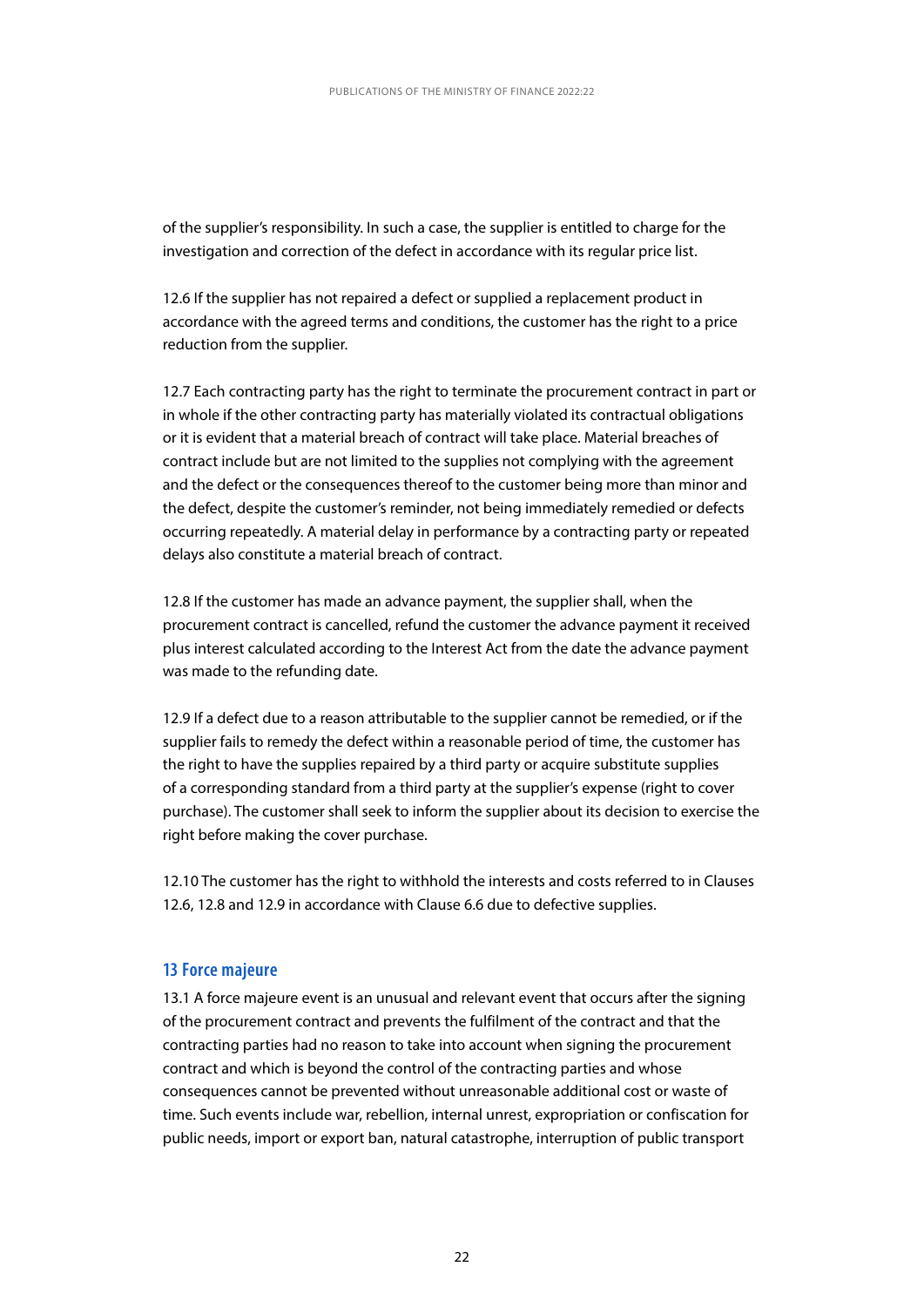<span id="page-23-0"></span>or energy distribution, strike or other industrial action, fire or other corresponding event of unusual and significant impact beyond the control of the contracting parties.

13.2 A delay of a subcontractor shall be deemed a force majeure event only in case the subcontractor's delay is the result of an obstacle referred to in Clause 13.1 and another subcontractor cannot be used without unreasonable waste of time or costs.

13.3 If the fulfilment of a contractual obligation is delayed due to a force majeure event, the deadline for meeting the contractual obligation shall be extended for as long as is reasonable considering all the circumstances influencing the case.

13.4 Each contracting party shall notify the other contracting party immediately about the start and end of a force majeure event, and the contracting parties shall agree on its impact on the delivery at the latest at this point in time.

13.5 Each contracting party has the right to terminate the procurement contract in full or in part if the fulfilment of the contract due to the continuation of a force majeure event is delayed by more than four (4) months.

#### **14 Damages**

14.1 The customer and the supplier both have the right to receive damages for direct losses arising from the other contracting party's breach of contract.

14.2 If the procurement contract is terminated for a reason attributable to the supplier on the basis of Chapter 15 and losses arise to the customer from this, the customer has the right to receive damages for direct losses arising from the premature termination of the contract.

14.3 The customer has the right to receive damages for a delay or any other losses arising from the supplier's breach of contract insofar as the amount of losses exceeds any delay penalty payable to the customer and any other contractual penalty separately agreed by the contracting parties.

14.4 Unless otherwise agreed, the contracting parties' liability for damages shall be at most five (5) times the calculated value of the procurement contract.

14.5 The term 'calculated value of the procurement contract' refers to the value of the supplies that are the subject of the procurement contract between the customer and the supplier. In the case of a framework agreement, the calculated value of the procurement contract is the total value of acquisitions that the customer has and will make from the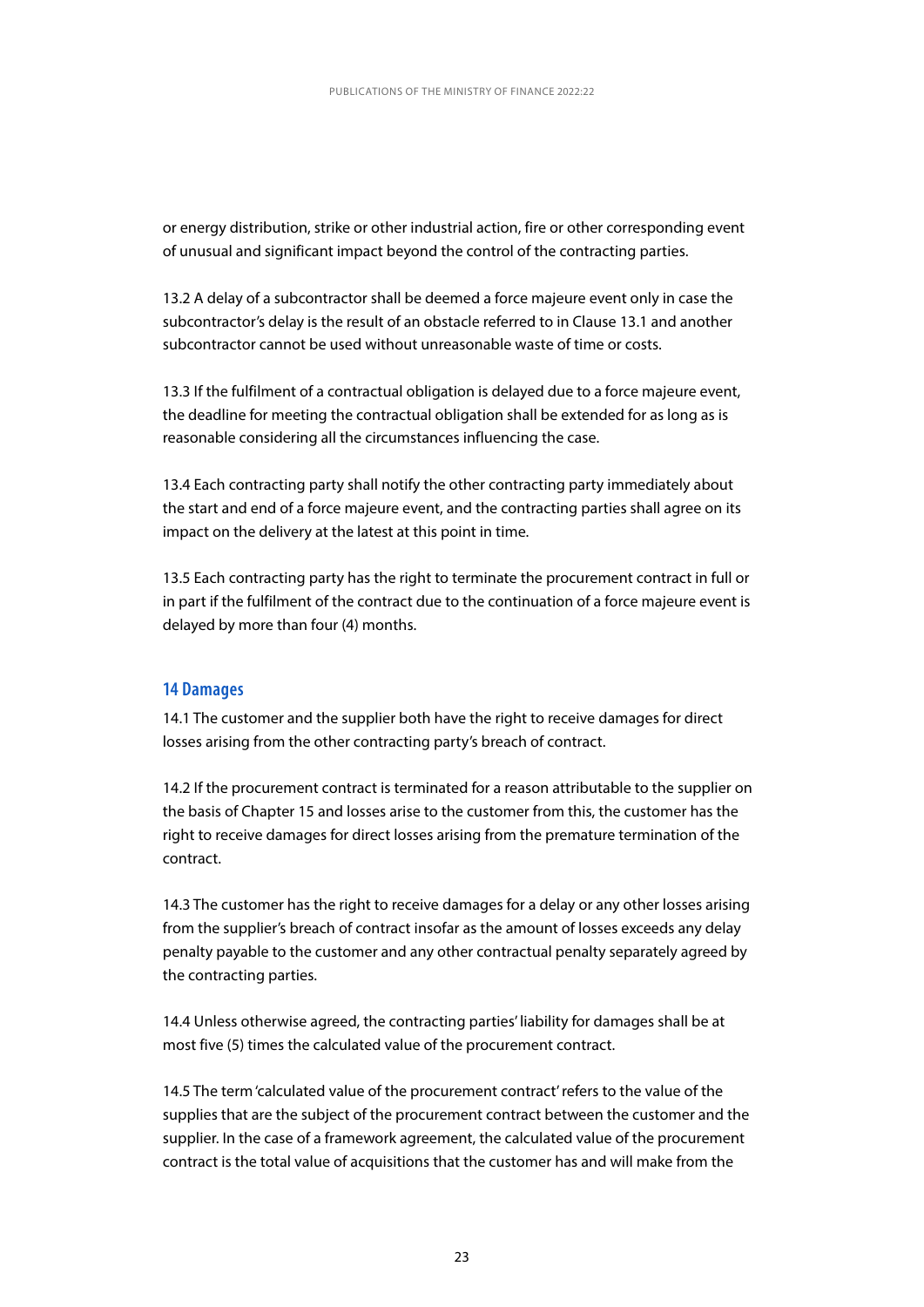<span id="page-24-0"></span>supplier on the basis of the framework agreement. In the case of a procurement contract of a continuous nature or a framework agreement, the calculated value of a procurement contract shall be the average purchases made per month multiplied by the number of months corresponding to the contract period. In the case of a procurement contract valid until further notice, the calculated value of the procurement shall be determined on the basis of a 48-month contract period. If the loss occurs during an option period, the months of both the actual contract period and the contract's option period shall be taken into account when defining the calculated value of the procurement contract.

14.6 The limitations of liability specified in this chapter do not apply if the other contracting party has caused the damage wilfully or through gross negligence, violated the confidentiality obligations or violated intellectual property rights. In such a case, the injured party has the right to demand compensation for indirect losses as well.

#### **15 Termination of the procurement contract under special circumstances**

15.1 The customer has the right to terminate the procurement contract with immediate effect if the supplier is burdened by a mandatory criteria for exclusion referred to in legislation on public contracts or a discretionary criterion for exclusion referred to in section 81, subsection 1, paragraphs 3–11 of the Act on Public Procurement and Concession Contracts (1397/2016) or a sanction of asset freeze imposed by the European Union (EU) or the United Nations (UN) or the Finnish authorities, even if the criterion has arisen or the sanction has been imposed after the beginning of the contractual relation.

15.2 The customer has the right to give notice of terminating the procurement contract with immediate effect if the supplier's financial or other circumstances are perceived to have changed materially so that it cannot be assumed that the supplier can meet its contractual obligations and the supplier gives no reliable explanation about the fulfilment of its obligations. The termination shall be made within a reasonable time of the customer having been informed about the existence of the grounds for termination.

15.3 Before giving notice of termination by virtue of Clause 15.1 or 15.2 above, the customer shall notify the supplier about the impending termination and give the supplier an opportunity to submit an explanation within a reasonable period of time.

15.4 The customer has the right to terminate the agreement in part or in whole with immediate effect if a material change has been made to the contract which, on the basis of the legislation on public contracts, would have required a new procurement process.

15.5 The customer has the right to terminate the agreement with immediate effect a procurement contract with the supplier should not have been signed because the Court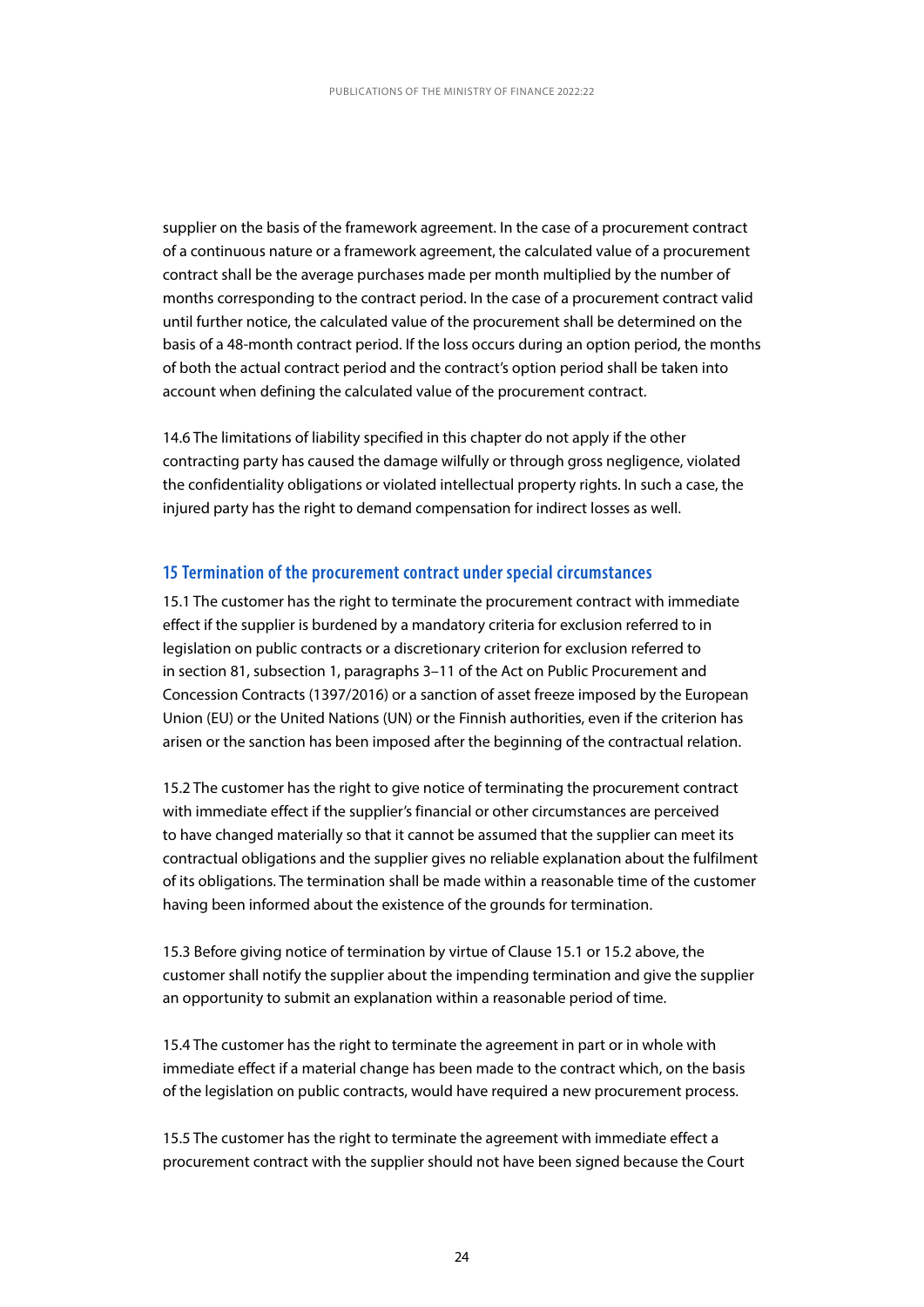<span id="page-25-0"></span>of Justice of the European Union has, in proceedings in accordance with article 258 of the Treaty on the European Union, stated that it has been in severe breach of obligations in accordance with treaties and procurement directives.

15.6 If the customer terminates the contract by virtue of Clause 15.1, 15.2, 15.3, 15.4 or 15.5 above, the supplier has the right to receive full payment for the supplies delivered before the procurement contract termination date but the supplier does not have the right to receive any other compensation for the termination of the procurement contract.

#### **16 Intellectual property rights**

16.1 Unless otherwise agreed, intellectual property rights to the supplies or related materials will not be transferred to the customer, with the exception of the right of ownership to the supplies. All materials that the customer and supplier hand over to one another before or after the signing of the contract will remain the property of the assignor. The customer will, however, have an irrevocable right to use the materials transferred to it by the supplier if the materials will be used for a purpose related to the use of the supplies. The right of use includes the right to use, copy and make or commission modifications of the materials. When making or commissioning modifications of the materials handed over by the supplier, the customer shall ensure that none of the supplier's business or trade secrets are disclosed. The customer has the right to transfer the materials to a party to whom the customer's tasks are transferred, with equal rights and obligations.

16.2 The supplier is responsible for ensuring that the supplies or related materials provided by it will not, when used in accordance with the procurement contract, violate a third party's patent, copyright or other intellectual property rights valid in Finland.

16.3 If any claims are presented against the customer based on intellectual property rights relating to use of the supplies or related materials, the supplier is obliged to meet these claims on the customer's behalf at its own expense. The supplier is obligated to ensure that no legal costs, damages, other compensations payable to a third party or other liabilities towards a third party are incurred by the customer through claims or obligations arising from intellectual property rights relating to the supplies or related materials.

#### **17 Confidentiality**

17.1 The contracting parties undertake to keep secret confidential materials and information that they receive from each other that by law must be kept secret and undertake not to use the materials and information for purposes other than those laid down in the procurement contract.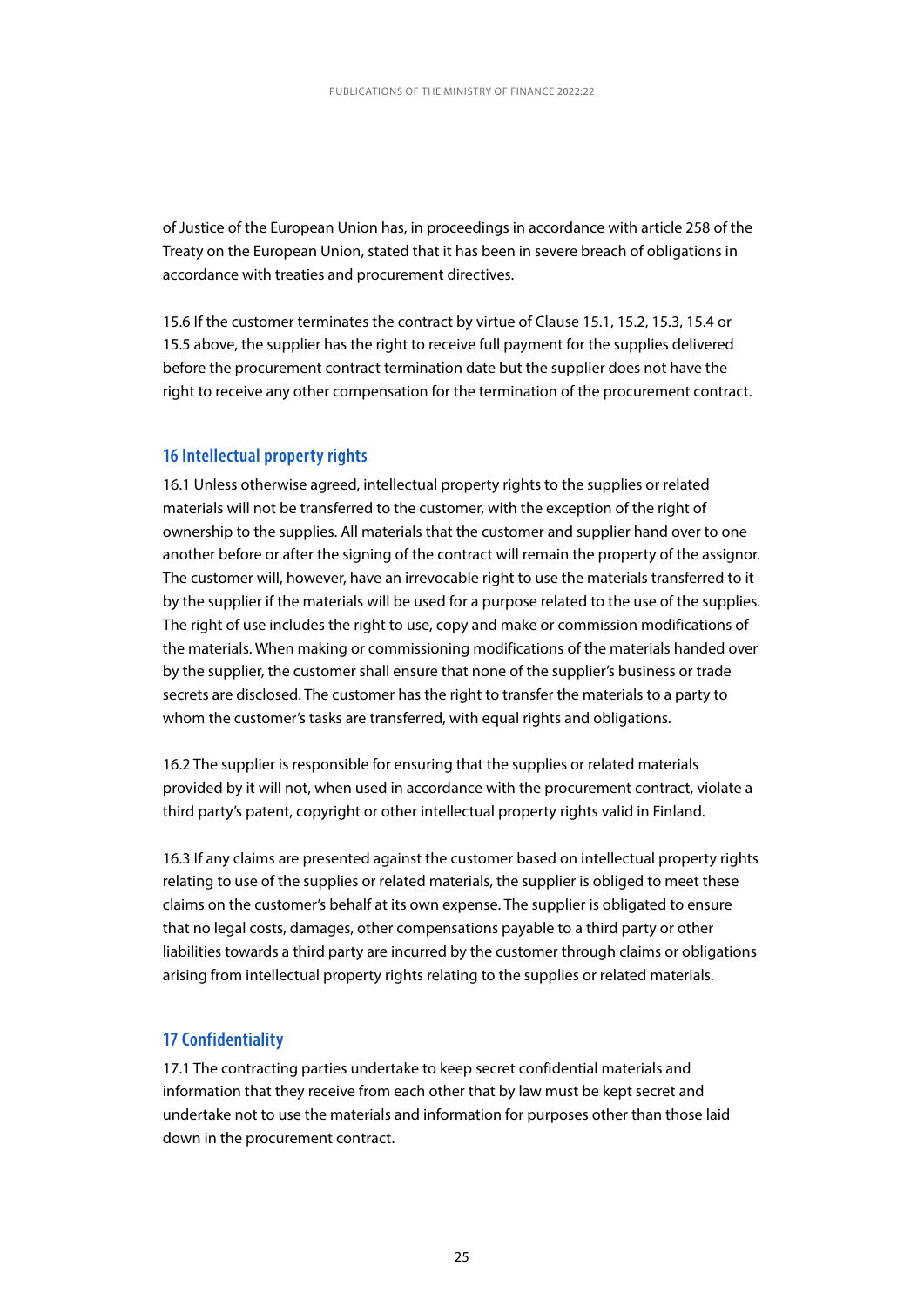<span id="page-26-0"></span>17.2 Transfer of information to an authority or other party on the basis of a mandatory official order shall not be deemed a violation of the confidentiality obligation.

17.3 The supplier may not use the procurement contract or the customer's name in any marketing materials without the customer's consent. Unless otherwise agreed, the supplier may, however, use the procurement contract as reference when submitting offers to procurement units referred to in procurement legislation.

17.4 The obligations laid down in this chapter shall remain in force after the procurement contract period.

#### **18 Assigning or amending the contract and options**

18.1 Without the customer's consent, the supplier does not have the right to assign the contract to a third party, even in part. The customer has the right to assign the procurement contract to a third party to whom the customer's duties are transferred in full or in part.

18.2 All amendments to the contract shall be made in writing. Amendments made in electronic format shall also be deemed amendments in writing.

18.3 Agreements on amendments relating to the supplies and their impact on the delivery schedule or price shall be made in writing before the changes are made.

18.4 If the procurement involves an option, the customer decides on whether to use it. The terms of the procurement contract shall apply to the option.

#### **19 Duty to assist in case of change of supplier**

19.1 In the event of a change of supplier, the supplier is obliged to help and assist the customer in assigning the contractual obligations to the new supplier. The supplier has the right to charge for this work in accordance with its price list.

19.2 The duty to help and assist begins before the termination of the procurement contract when a notice of termination has been given or the procurement contract has been terminated or when the customer notifies that it is initiating a procurement that applies to supplies under this procurement contract Unless otherwise agreed, the obligation shall remain in force at the most until 12 months have passed since the termination of the procurement contract.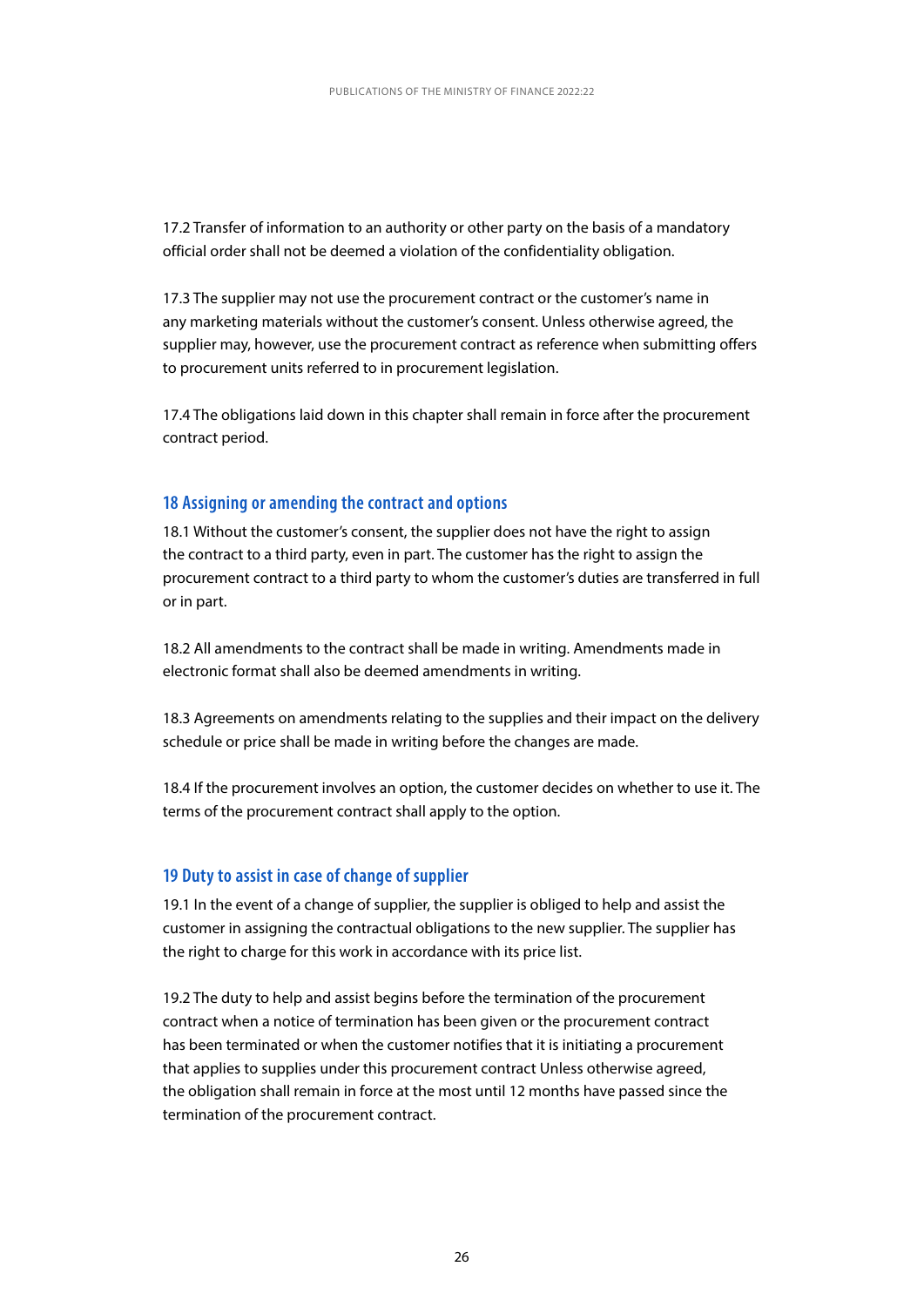#### <span id="page-27-0"></span>**20 Dispute resolution and applicable law**

20.1 Any and all issues relating to the procurement contract shall be primarily resolved through negotiations between the contracting parties.

20.2 If a dispute cannot be resolved through negotiation, it will be submitted for resolution to the court of first instance at the customer's registered office.

20.3 The procurement contract is governed by Finnish law. However, the connecting factor rules of Finnish law or the United Nations Convention on Contracts for the International Sale of Goods (CISG) do not apply to the procurement contract.

#### **21 Order of validity of procurement contract documents**

21.1 The procurement contract documents complement each other. Should there be any conflict between the contract documents, they shall be applied in the following order of validity, unless otherwise agreed:

- 1. Contract
- 2. Invitation to tender
- 3. General Terms of Public Procurement in Supply Contracts (JYSE 2014 SUPPLIES)
- 4. Offer